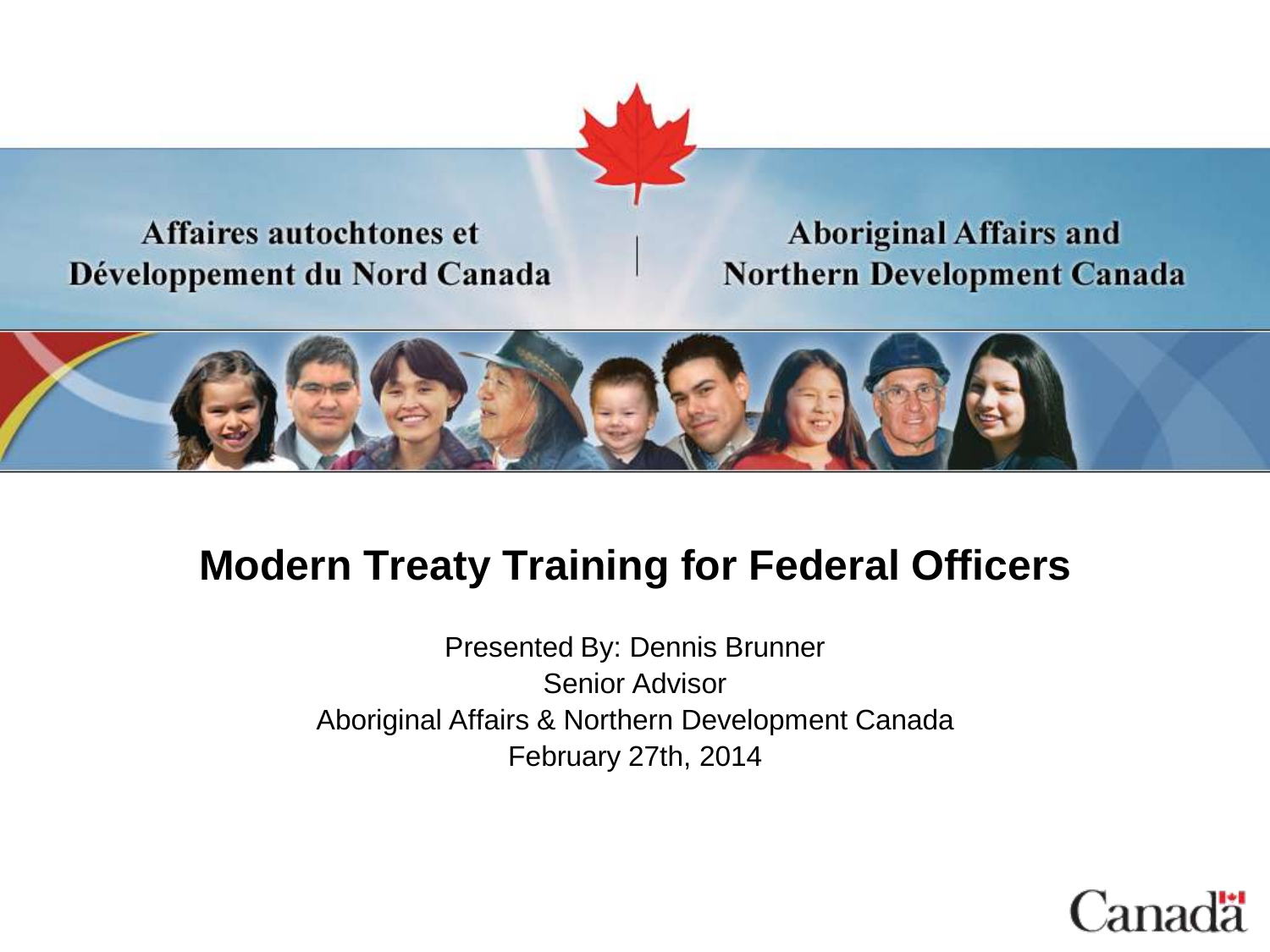## **Workshop Objective**

- 1. Overview of Canada's Contracting Process
- 2. CLCA Obligations
- 3. Tools
- 4. Specific Awareness Sessions
- 5. Questions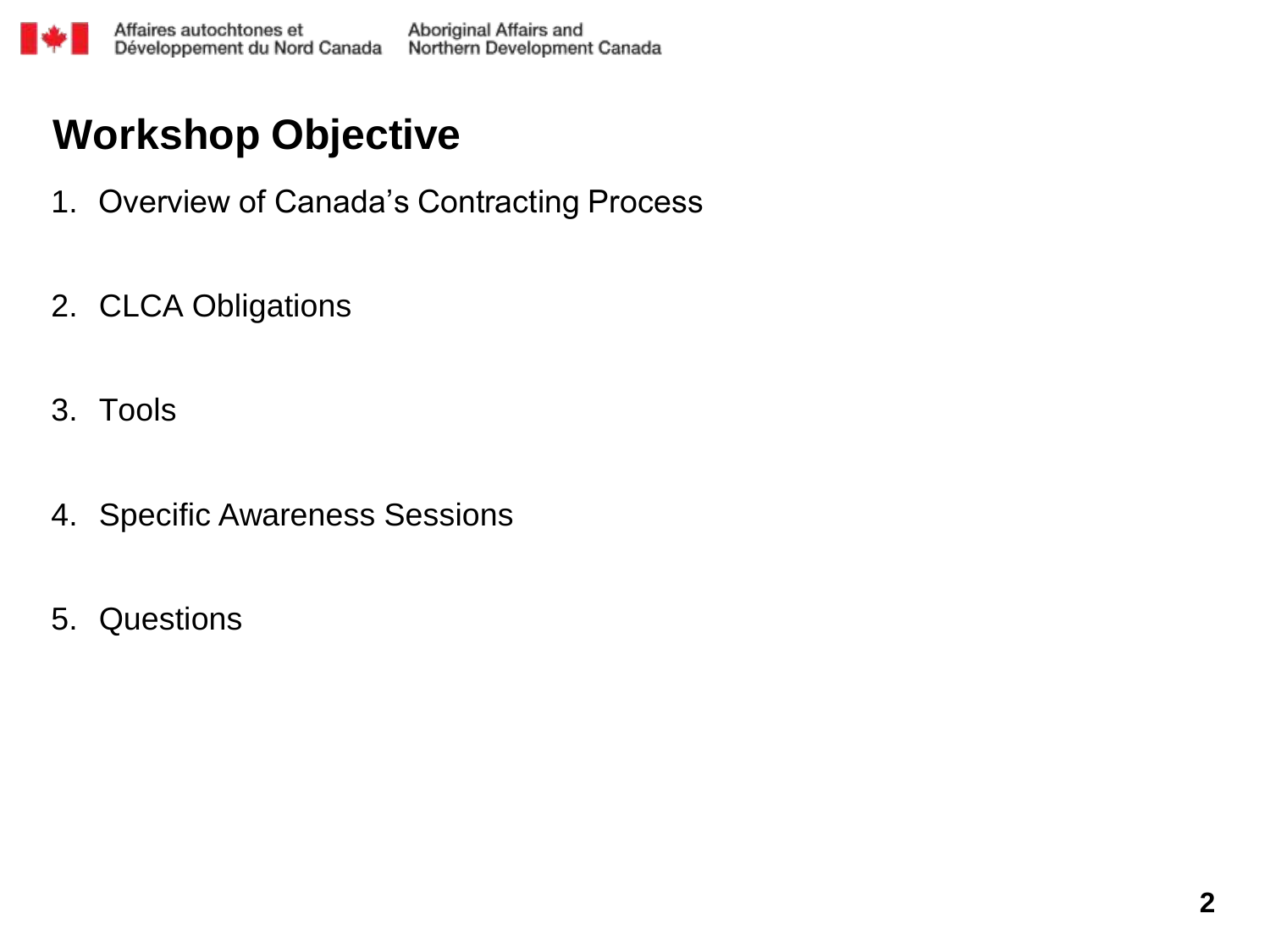#### **Procurement Process**

Objectives:

To acquire goods, services and construction in a manner which:

- Enhances access
- Provides competition
- Treats industry fairly; All potential suppliers of a particular requirement are subject to the same conditions
- Results in best value OR optimal balance of overall benefits to the Crown and the Canadian People
- Fair, Transparent, Open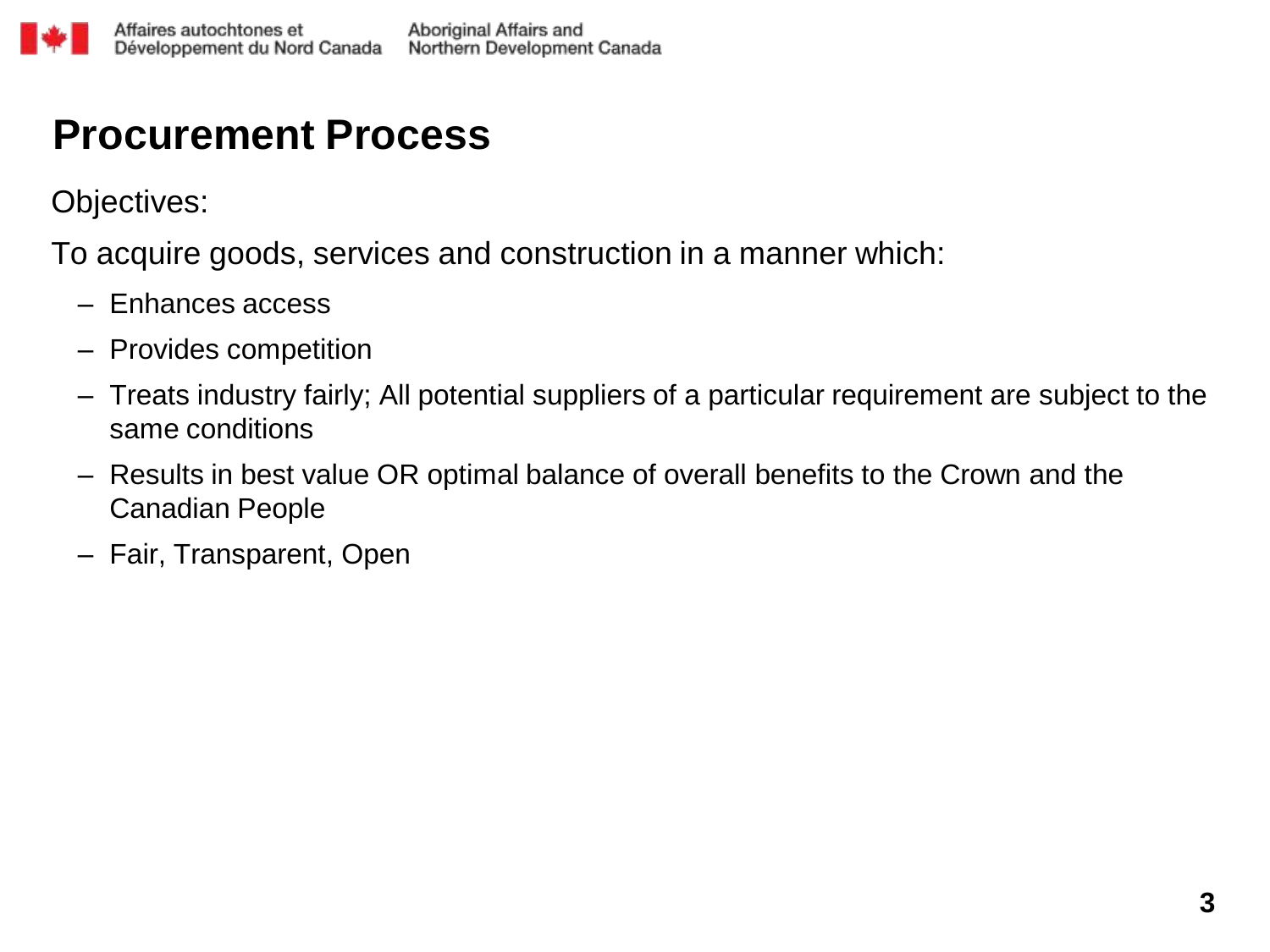### **Procurement Planning**

Contracting Officer reviews the Statement of Work for the requirement to determining the method of supply:

- Competitive Process
- Post in the Federal Government Electronic Tendering System Buyandsell.gc.ca
- Standing Offer
- Supply Arrangement
- Acquisition Cards
- Non-Competitive Process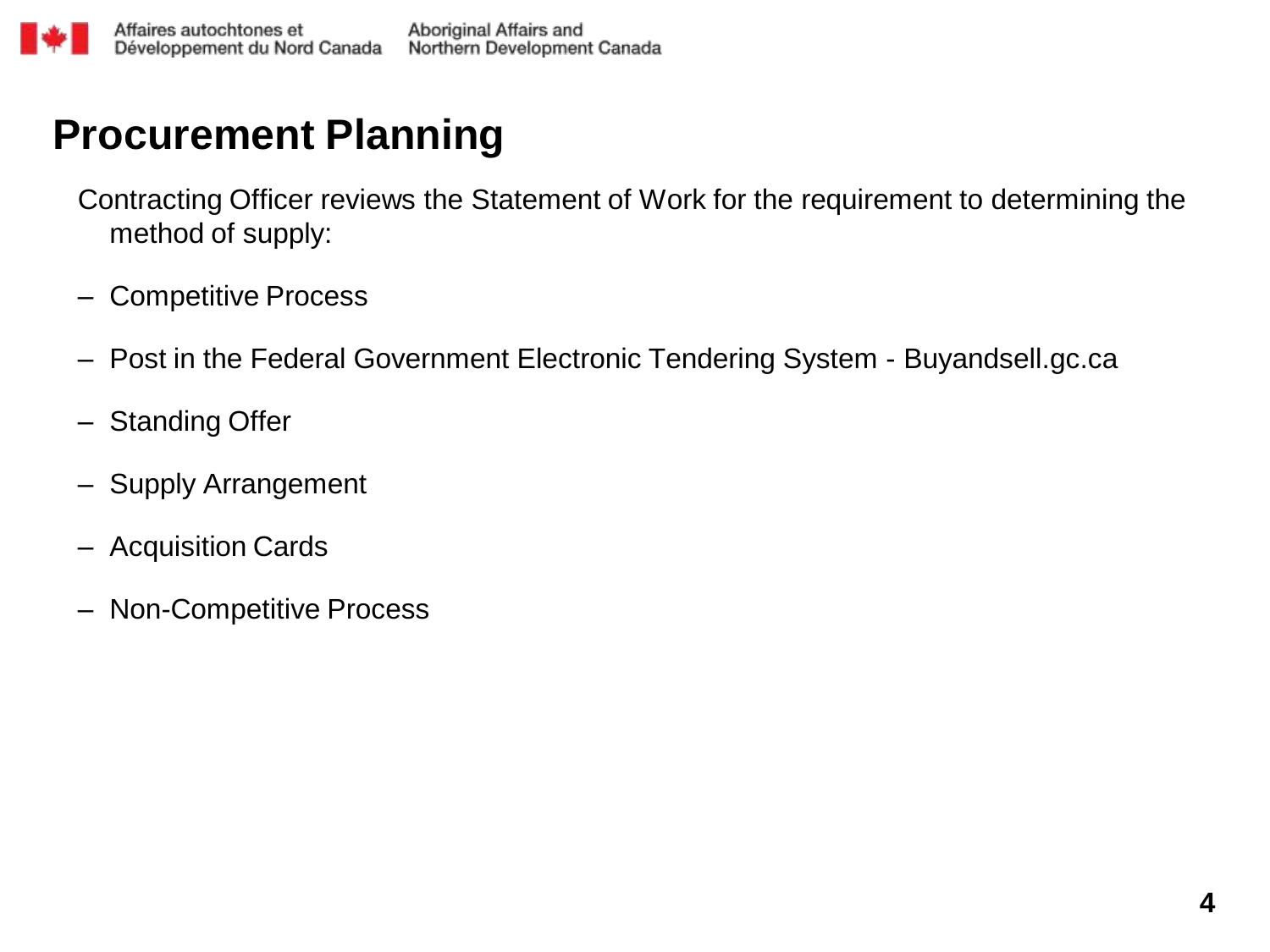# **Competitive Contracting**

Request for Proposals (RFP)

- Used when procurement activity is not covered by a pre-existing Standing Offer or Supply Arrangement
- Satisfies Canada's obligations under the North American Free Trade Agreement
- Is considered to be the most fair, transparent and open methodology for obtaining goods or services.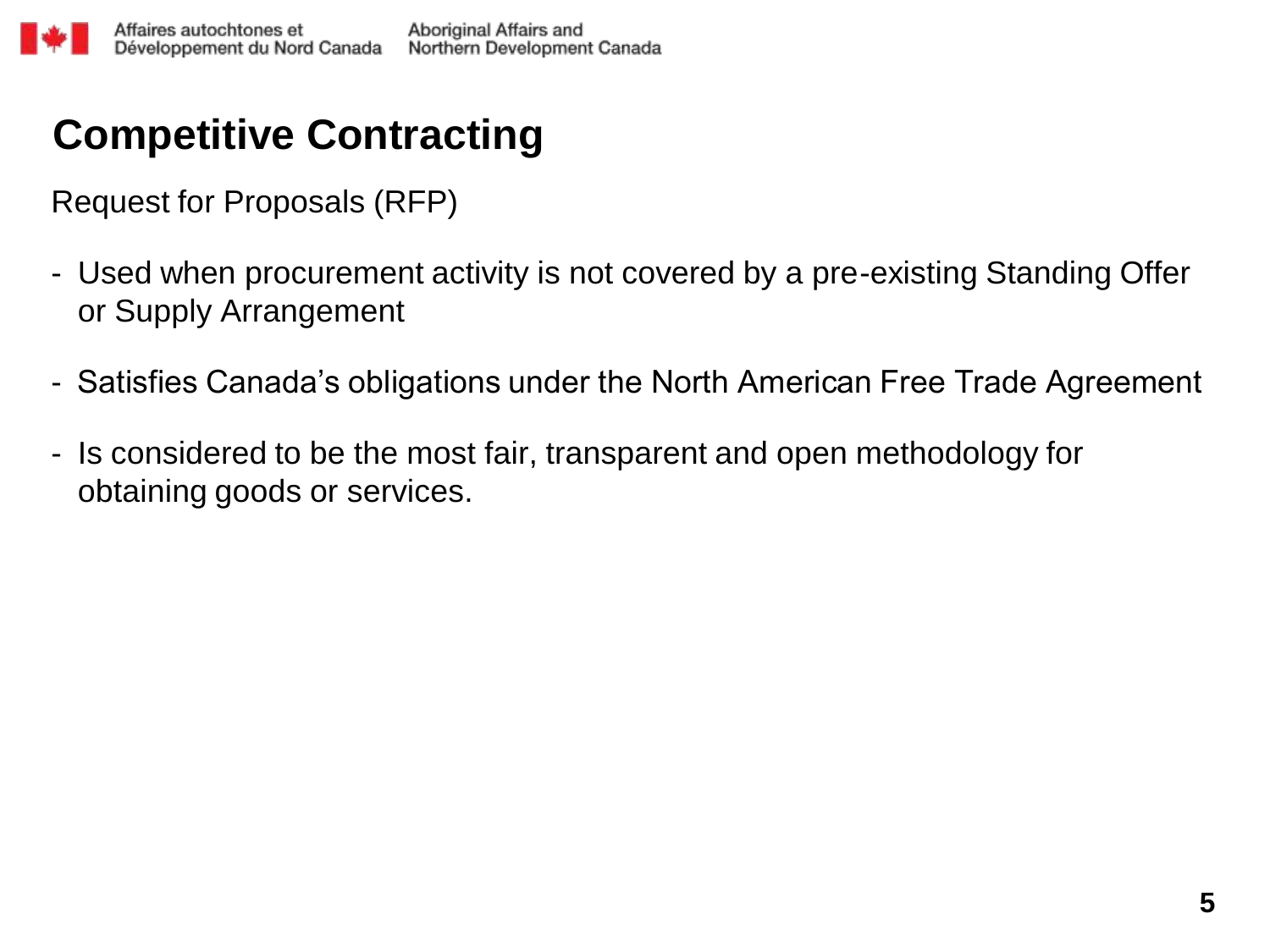#### **Buyandsell.gc.ca (Federal Government Electronic Tendering System)**

- Allows suppliers to view bid opportunity notices and allows suppliers to request bid solicitation documents
- Allows potential suppliers to download documents from the Buyandsell.gc.ca website, which is the most economical and fastest delivery option available, as well as ordering documents using the traditional methods; phone, FAX, written request
- Basic services are FREE but suppliers subscribing to Buyandsell.gc.ca 's additional services or profiles are required to pay a service fee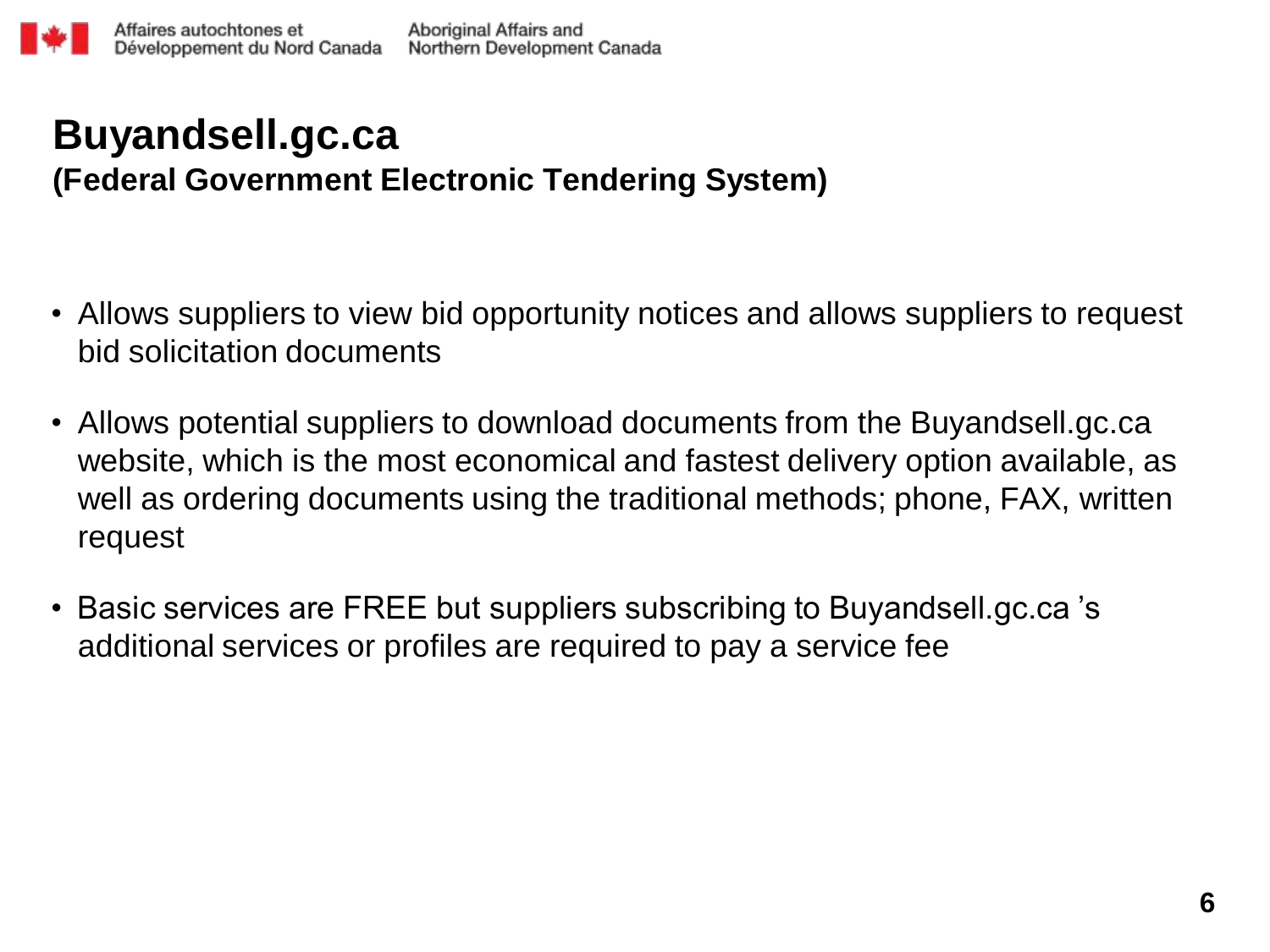

# **Standing Offer**

- Standing Offer: "A *Standing Offer Agreement* means a price agreement between the Government and a supplier, wherein the supplier agrees to provide, on demand, specified goods or services under specified conditions during a set period at a defined price or discount structure."
- PWGSC has put in place a number of standing offers and supply arrangements that must be used before any new procurement is considered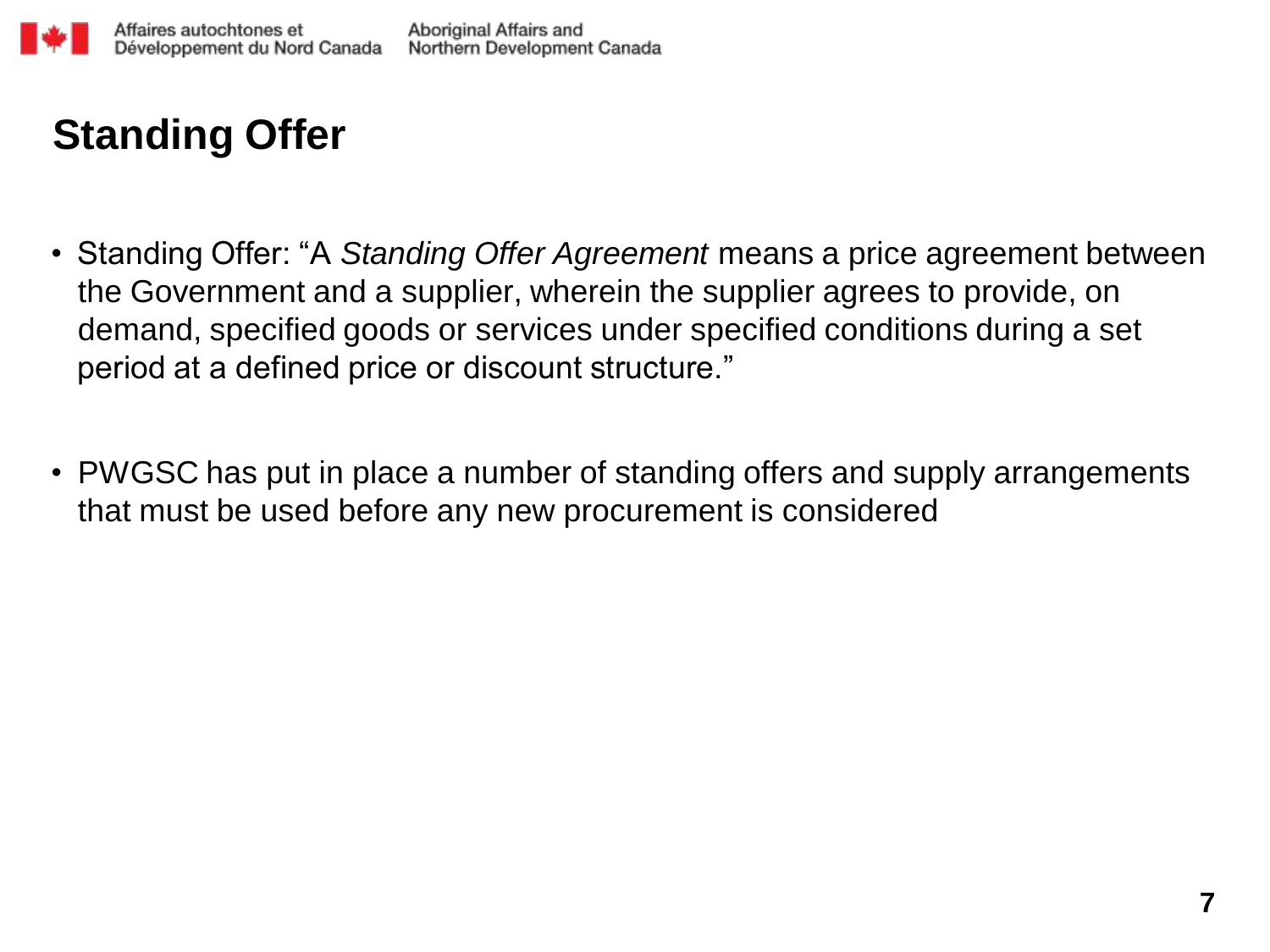# **Mandatory Standing Offers**

The use of standing offers and supply arrangements for the commodity groups listed below is mandatory:

- N84: Clothing, Individual Equipment and Insignia
- N58: Communication, Detection, and Coherent Radiation Equipment
- N91: Fuels, Lubricants, Oils and Waxes
- N71: Furniture
- N70: General Purpose Automatic Data Processing Equipment (Including Firmware), Software, Supplies and Support Equipment
- N23: Ground Effect Vehicles, Motor Vehicles, Trailers and Cycles
- D3: Information Processing and Related Telecommunication Services
- N74: Office Machines, Text Processing Systems and Visible Record Equipment
- N75: Office Supplies and Devices
- R: Professional, Administrative and Management Support Services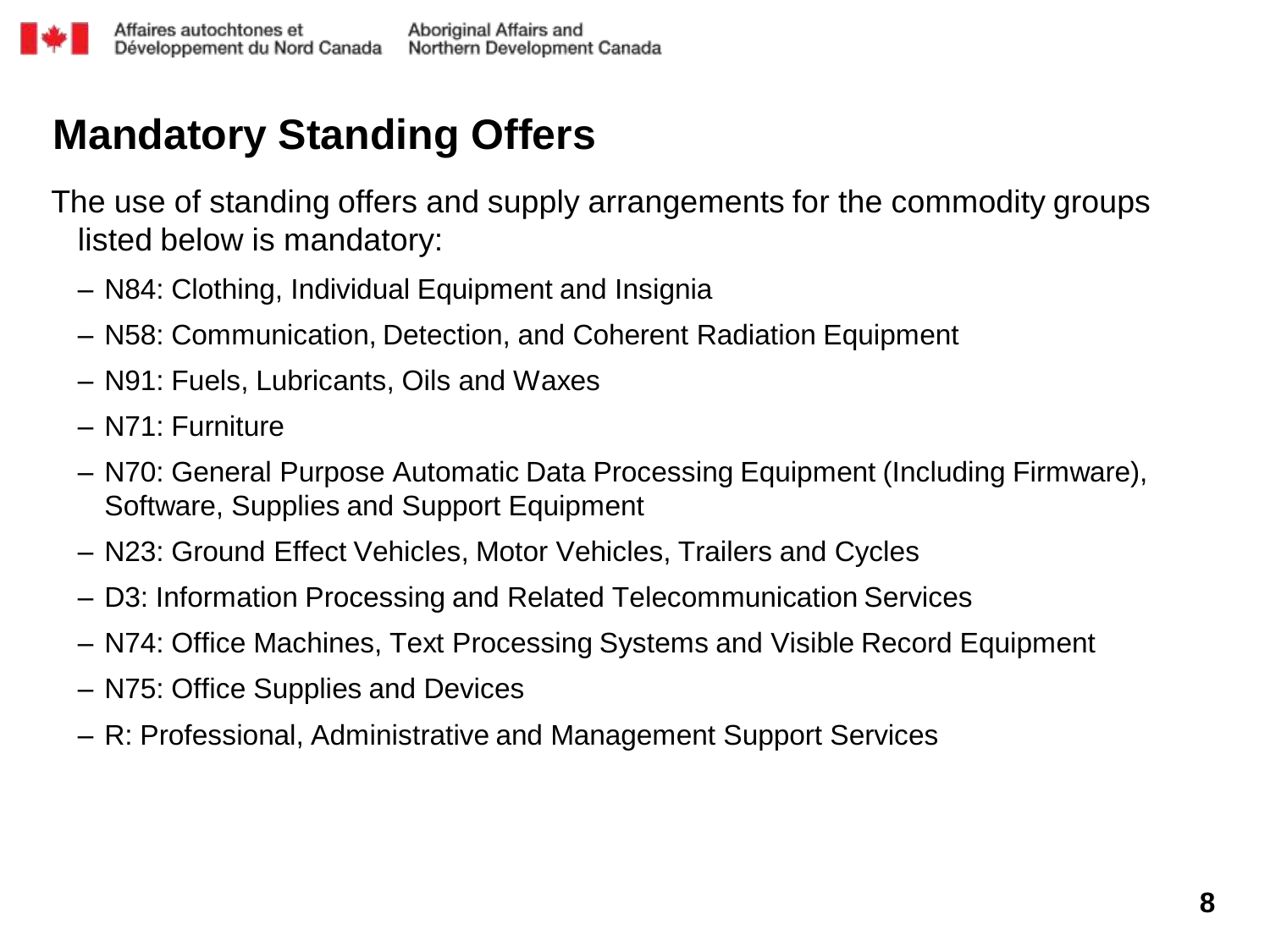# **Supply Arrangements**

- Similar to Standing Offers meets a recurring need
- Used mainly for services
- Uses a competitive process to determine a list of pre-qualified suppliers
- Includes a predetermined set of terms and conditions but allows for some negotiation
- Mini competition seeks bids on specific requirements
- Posted on Buyandsell.gc.ca, refreshed at least annually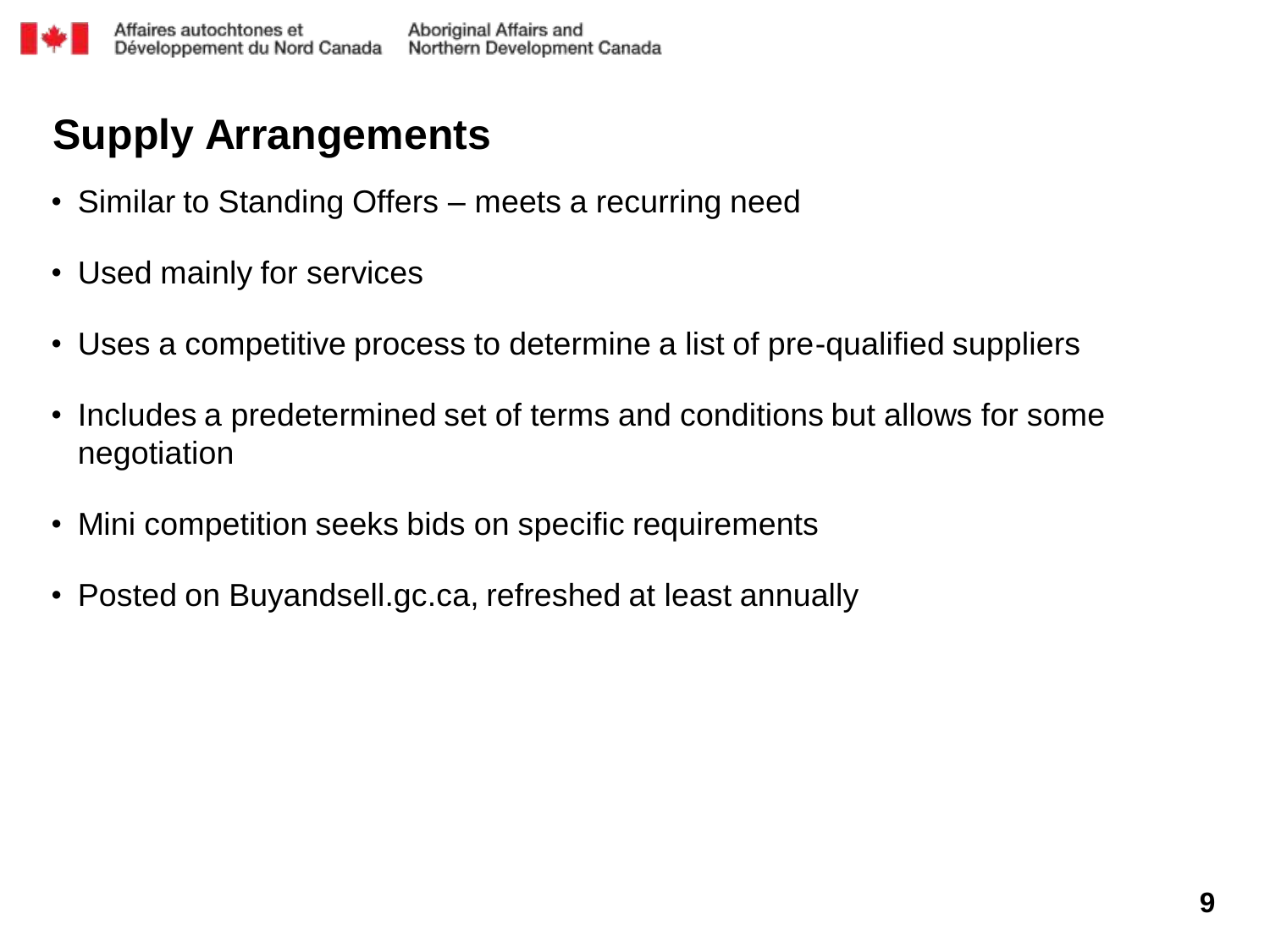# **Non Competitive – Sole Sourcing**

Treasury Board Contracting Policy Notice 2007-04 - Non-Competitive Contracting

- The requirement MUST fall under one of the 4 exceptions
- 1. The requirement is in response to an emergency (i.e. fire, flood, earthquake)
- 2. It is not in the public interest to solicit bids (e.g.. there are national security implications)
- 3. Only one supplier can do the work (holds patent, trademark or intellectual property essential for the work to be done)
- 4. The requirement is less than \$25K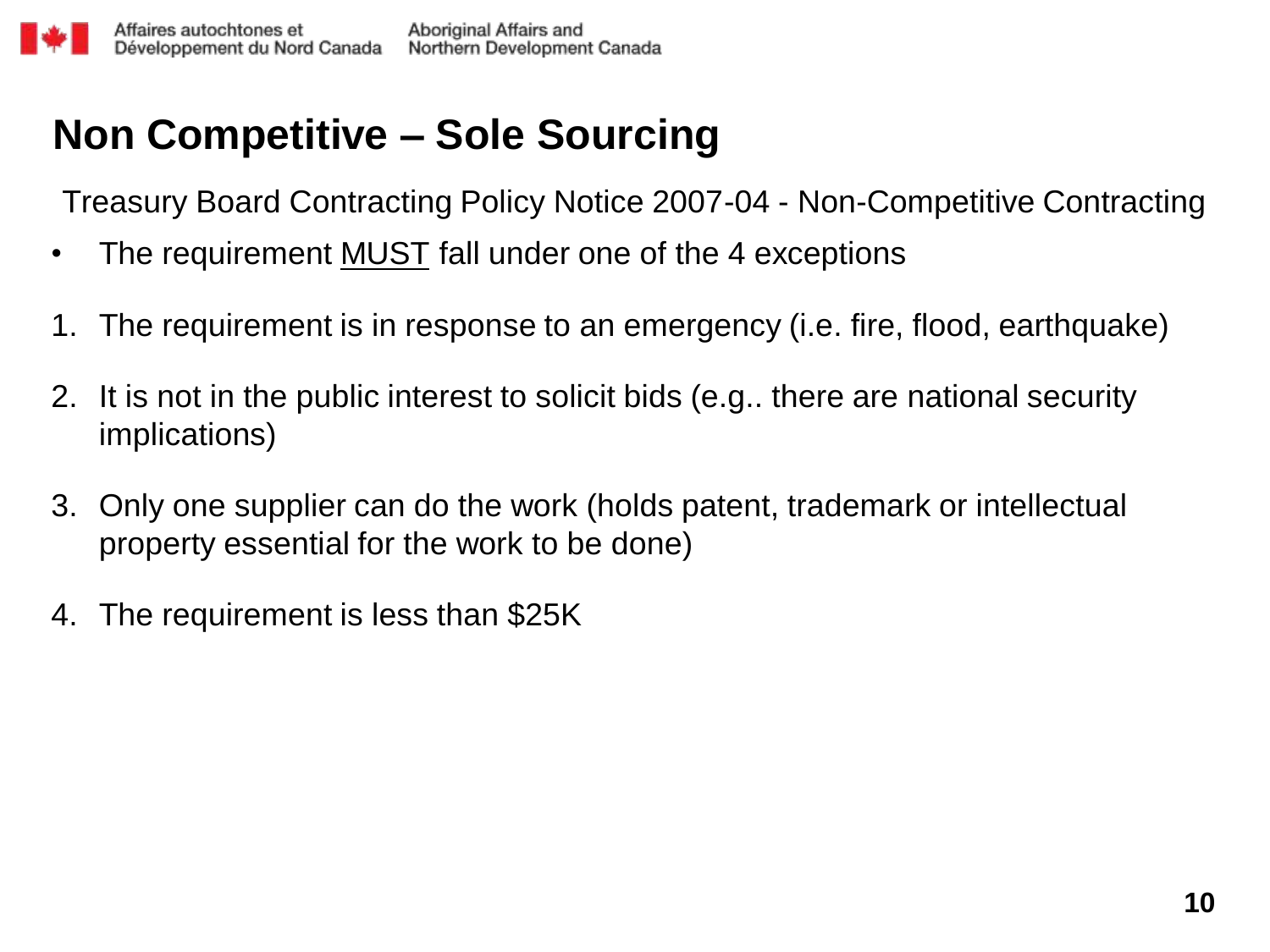## **Procurement Under \$25K**

- A purchase for less than \$25K is not reason enough to ignore the competitive process. Treasury Board contracting policy notice states: "contracting authorities are expected to call for bids whenever it is cost effective to do so."
- For Service Contracts evidence that Canada is spending tax payer money wisely.
	- at least 2 proposals for the same work from different suppliers or
	- industry research showing average and/or range of fees paid for the services
- For Goods, price for comparable products need to be on file
- Deliverables to a CLCA area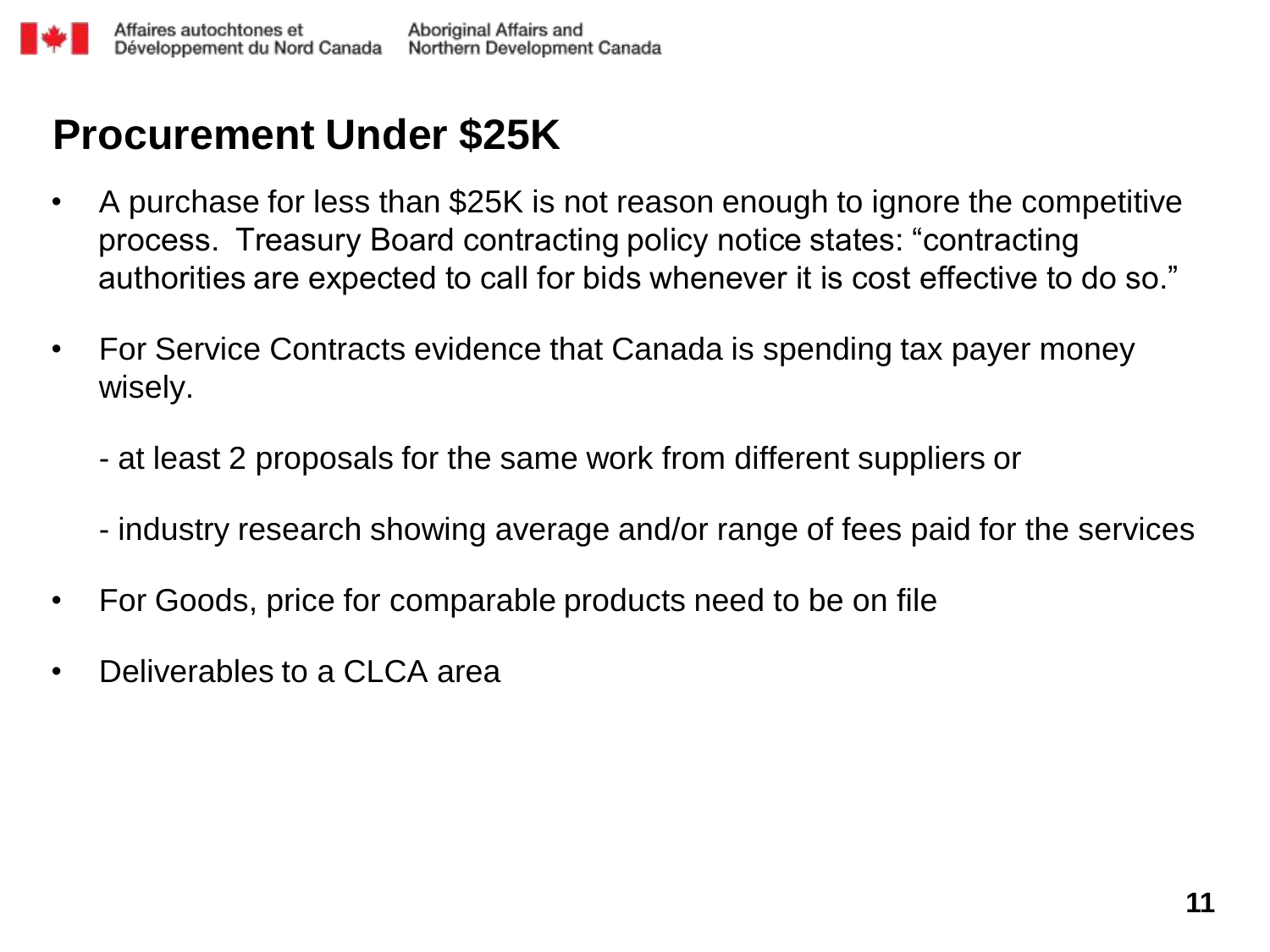# **Role of the Treasury Board (TB)**

- Setting government-wide procurement policy and limits on project and contract approval authorities.
- Reporting on government-wide contracting.
- Approving entry into contracts and projects above the established limits.

Treasury Board Secretariat (TBS) supports TB in meeting these roles, is responsible for monitoring and managing compliance through the Management Accountability Framework (MAF), and leads the functional community (training and certification, policy interpretation).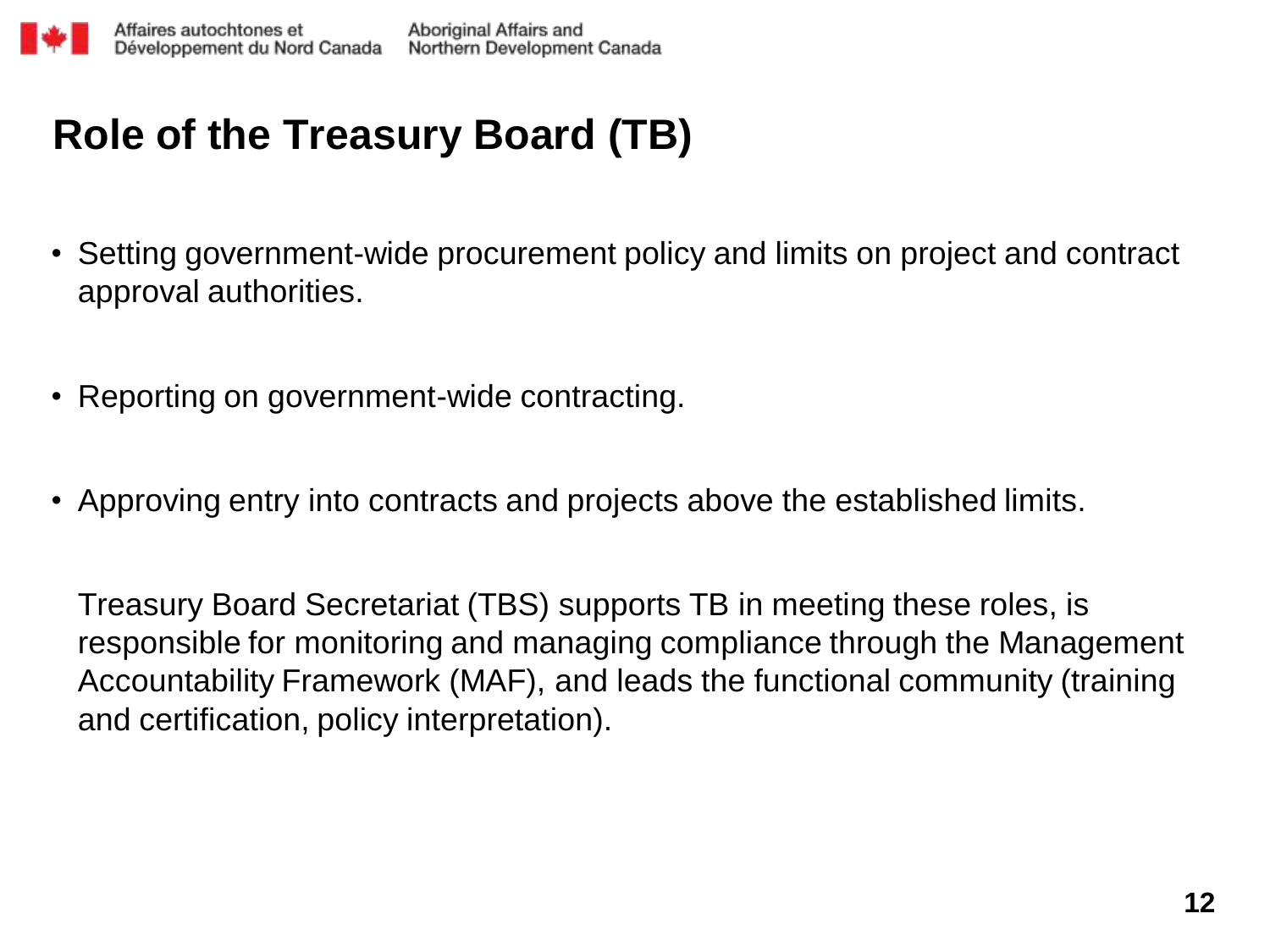## **Role of Departments and Agencies**

- Departments and Agencies are responsible for:
	- Planning & defining their specific requirements
	- The acquisition and provision of goods and services that fall within their own delegated authority
	- Contract administration and post-contract evaluation
	- Ensuring their respective departments and agencies have the requisite capacities (training, certification, etc.) whether acquiring goods or services on their own authority or through PWGSC
- Departments may procure services and construction under their own authorities subject to the Treasury Board Contracting Approval Limits, and do not require a delegation from the Minister of PWGSC.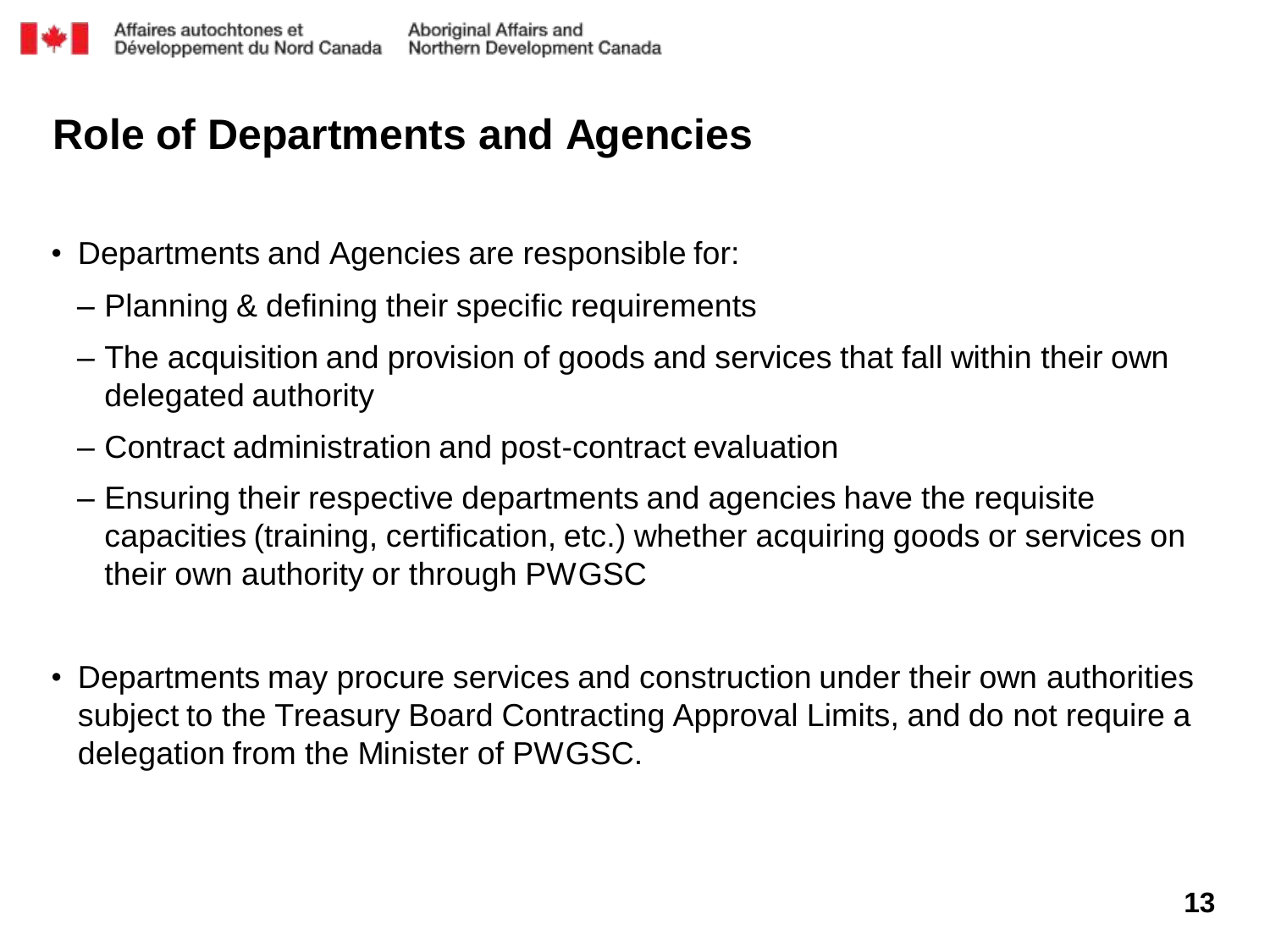## **Role of Public Works and Government Services**

- PWGSC is responsible for:
	- The acquisition and provision of goods and services for departments
	- Planning and organizing the provision of goods and services for departments
	- Investigating and developing services for enhancing integrity and efficiency in the contracting process
	- Investigating and developing services for increasing efficiency and economy of the federal public administration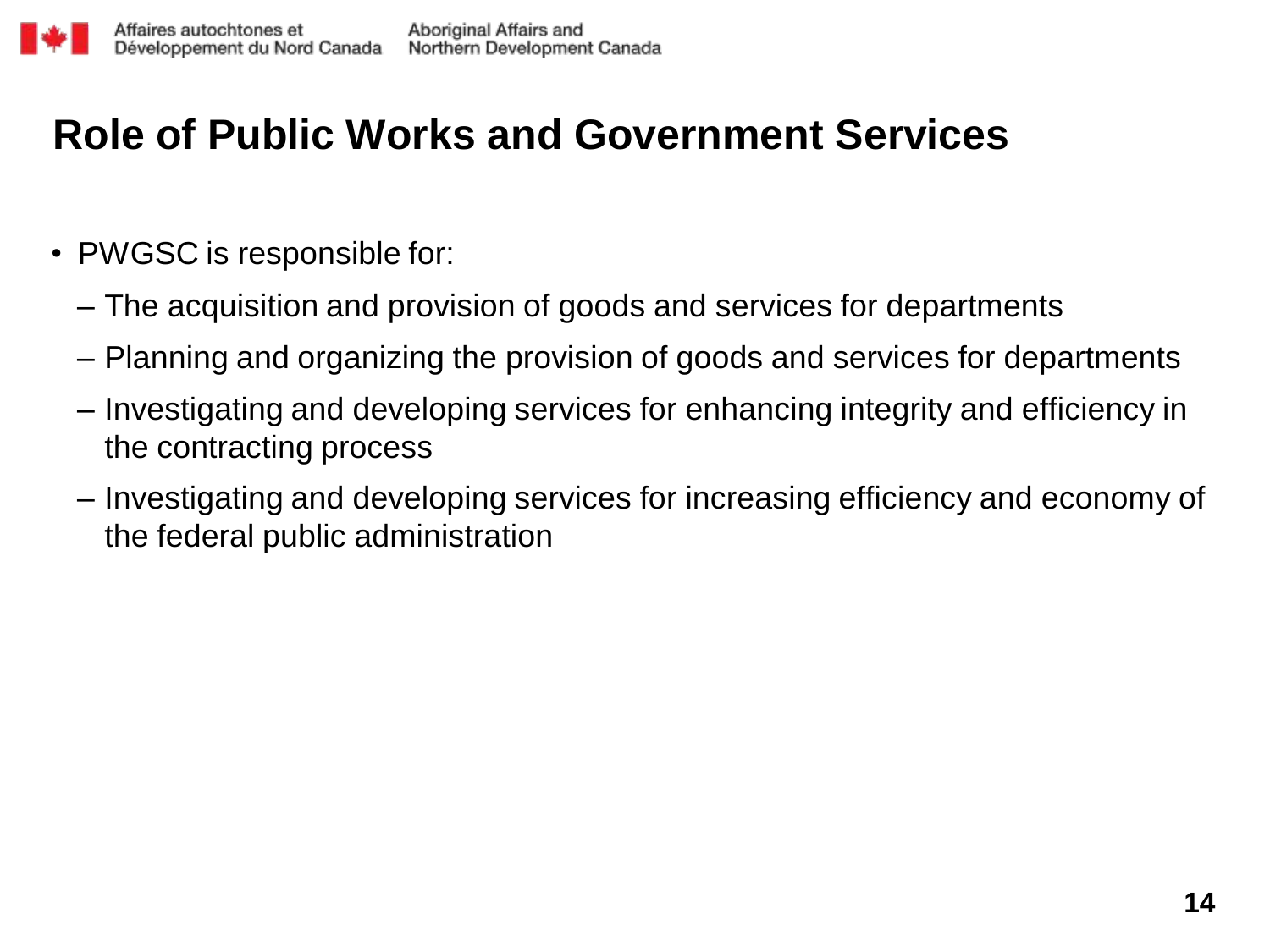#### **Role of Public Works and Government Services cont'd**

- Minister of PWGSC has exclusive authority (with some exceptions for SSC) to purchase goods for departments. However, the Minister of PWGSC has delegated to other Ministers standard authority:
	- To contract for goods up to \$25K through direct methods such as sole source/competed contracts, credit cards, purchase orders, etc.,
	- To enter into a contract for goods using a PWGSC pre-competed procurement instrument (e.g. Supply Arrangement or Standing Offer) up to the limit permitted in the instrument,
	- For emergency contracting for goods in accordance with Treasury Board policy.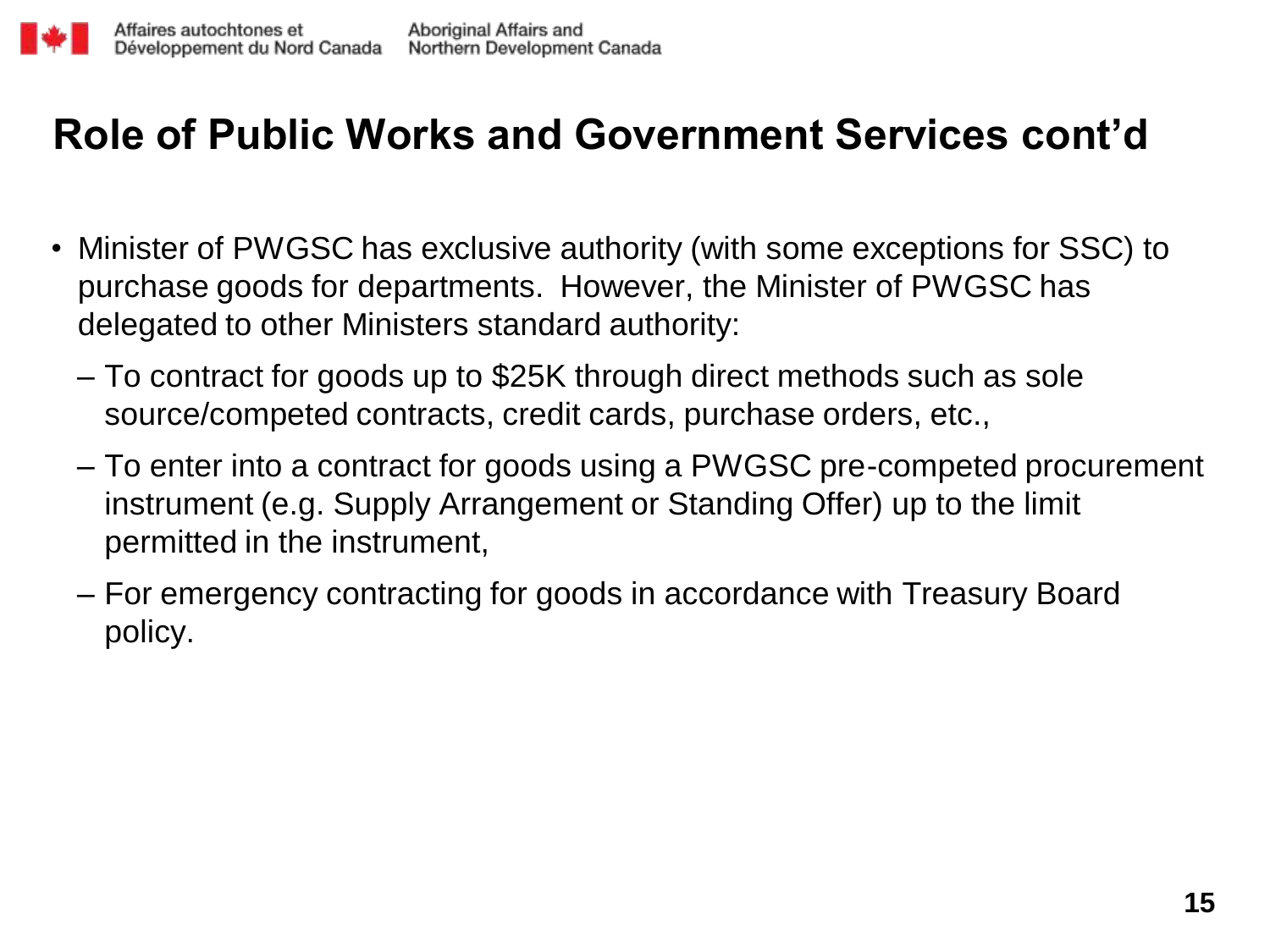#### **Government Roles**

PWGSC as the Contracting Authority

- 75% of the dollar contracts (\$ volume)
- 25% of the number of contracts awarded (Business Volume)

#### OGD as the Contracting Authority

- 25% of the dollar contracts (\$ volume)
- 75% of the number of contracts awarded (Business Volume)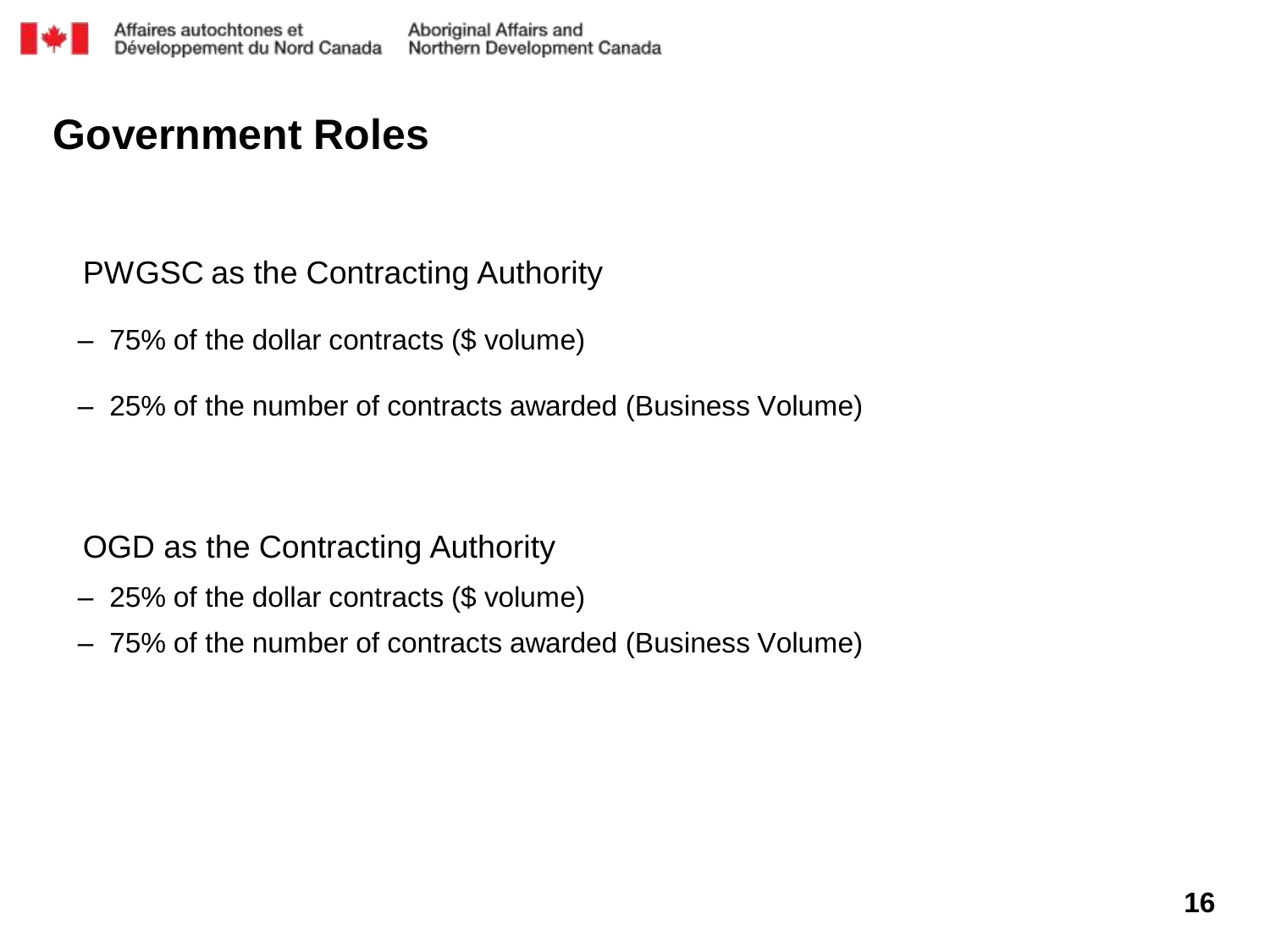#### **Role of Aboriginal Affairs and Northern Development Canada (AANDC)**

- Negotiate Land Claim Agreements for the Government of Canada.
- Provide interpretation of and advise on Comprehensive Land Claim Agreements and their associated Implementation Plans with respect to Canada's contracting obligations through TAG/Implementation.
- Provide interpretation/advice on Procurement Strategy for Aboriginal Business (PSAB) through APBP.
- Provide assistance to client departments in determining Aboriginal capacity to aid procurement strategy development.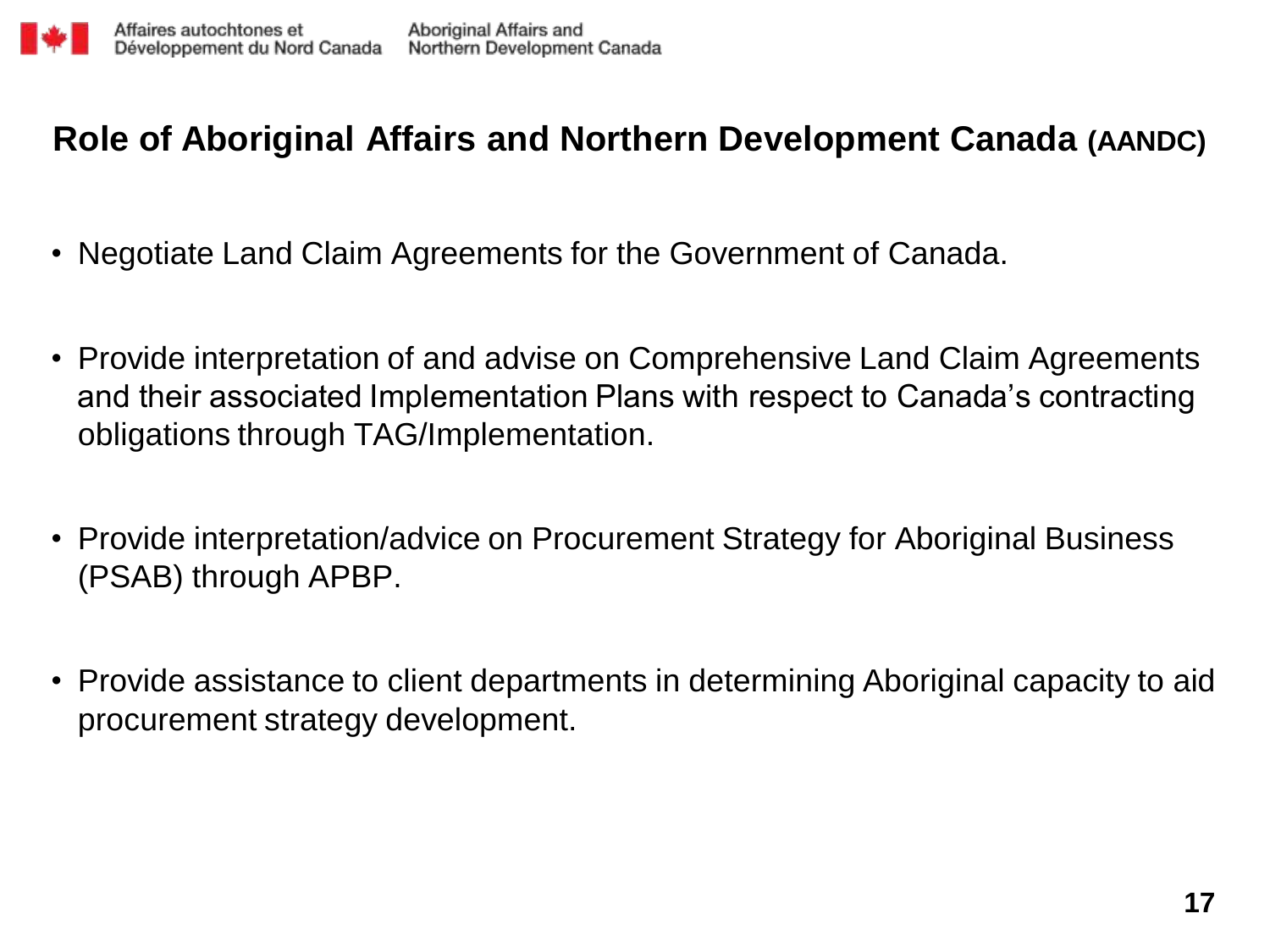#### **Role of Aboriginal Affairs and Northern Development Canada cont'd**

- Develop and provide training to client departments on contracting obligations pertaining to CLCAs and PSAB.
- Assist Aboriginal suppliers to market themselves to the federal government.
- Verify that an Aboriginal business meets the PSAB criteria and is registered in PSAB's Aboriginal Business Directory (ABD).
- Point of contact to request pre/post award audits of contracts awarded to Aboriginal suppliers under the PSAB.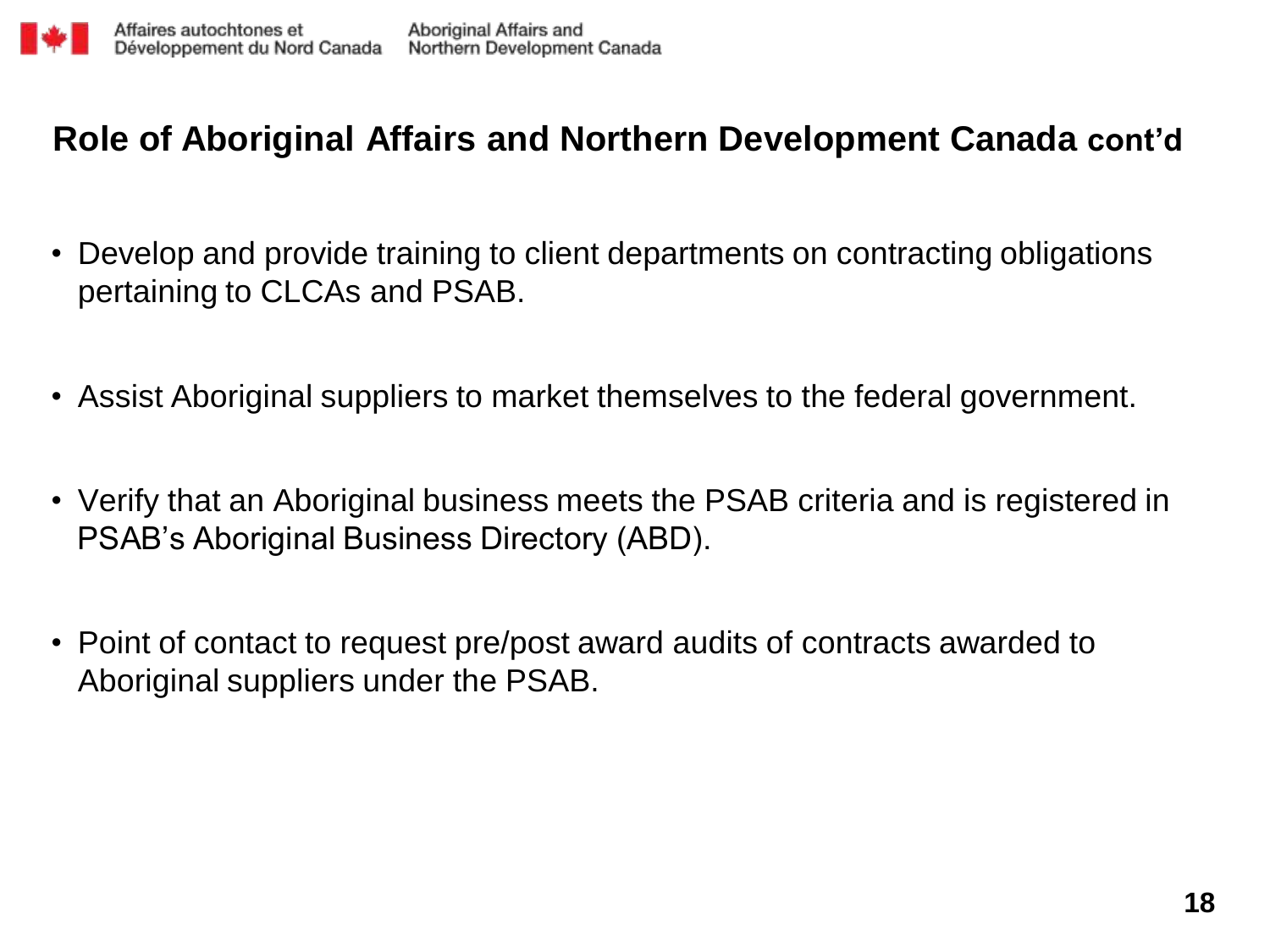

#### **CLCAs and Procurement**

• Nineteen CLCAs have Economic Measures that affect your procurement. Each CLCA is unique and different.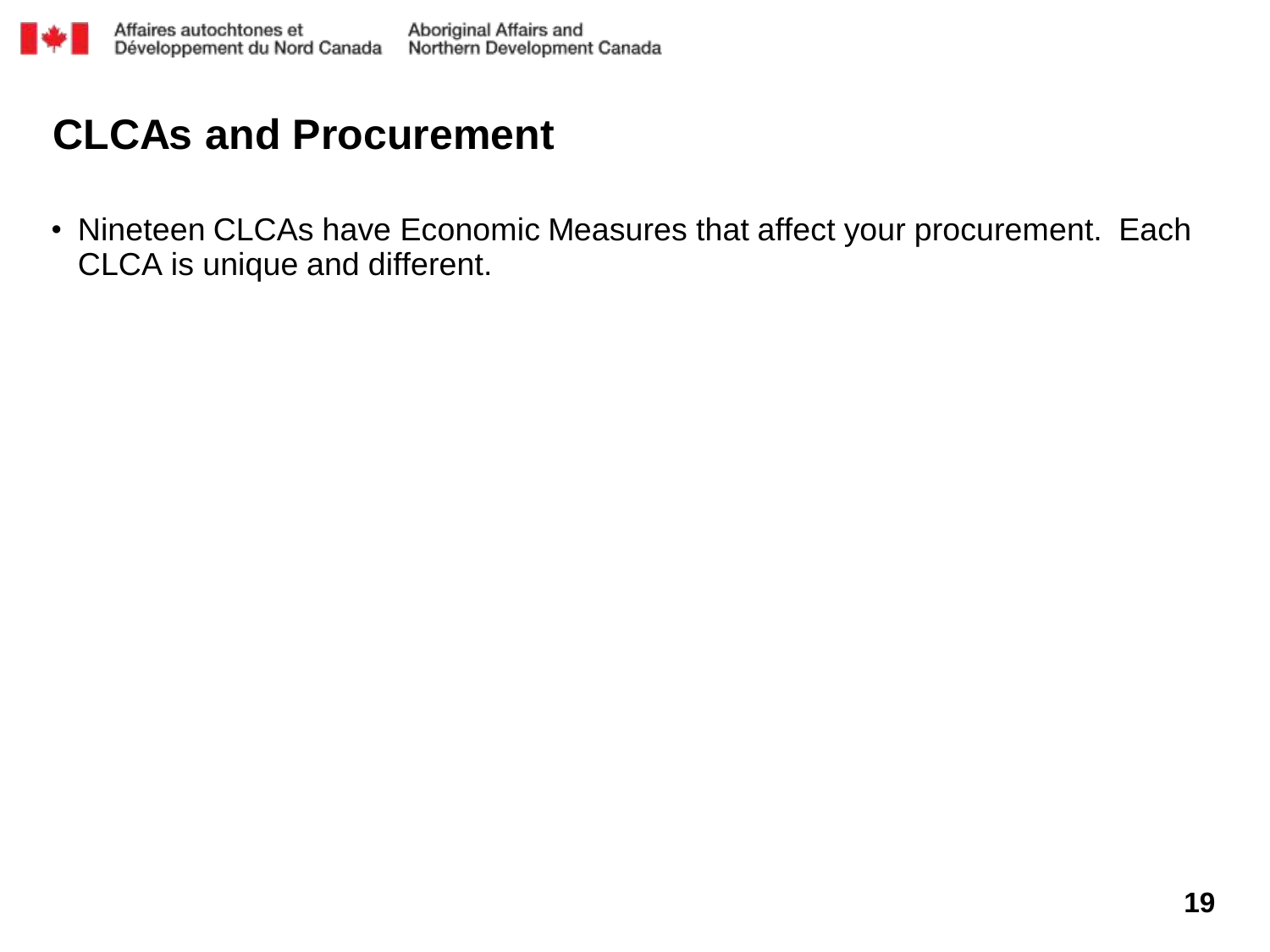

| <b>Cities</b>        | <b>CLCA</b>                             |
|----------------------|-----------------------------------------|
| <b>Whitehorse</b>    | Ta'an Kwach'an and Kwanlin<br>Dun       |
| Yellowknife          | <b>Tlicho</b>                           |
| <b>Inuvik</b>        | <b>Inuvialuit and Gwitch'in</b>         |
| <b>Iqaluit</b>       | <b>Nunavut</b>                          |
| Chibougamau          | <b>James Bay and Northern</b><br>Quebec |
| <b>Rocky Harbour</b> | <b>Labrador Inuit</b>                   |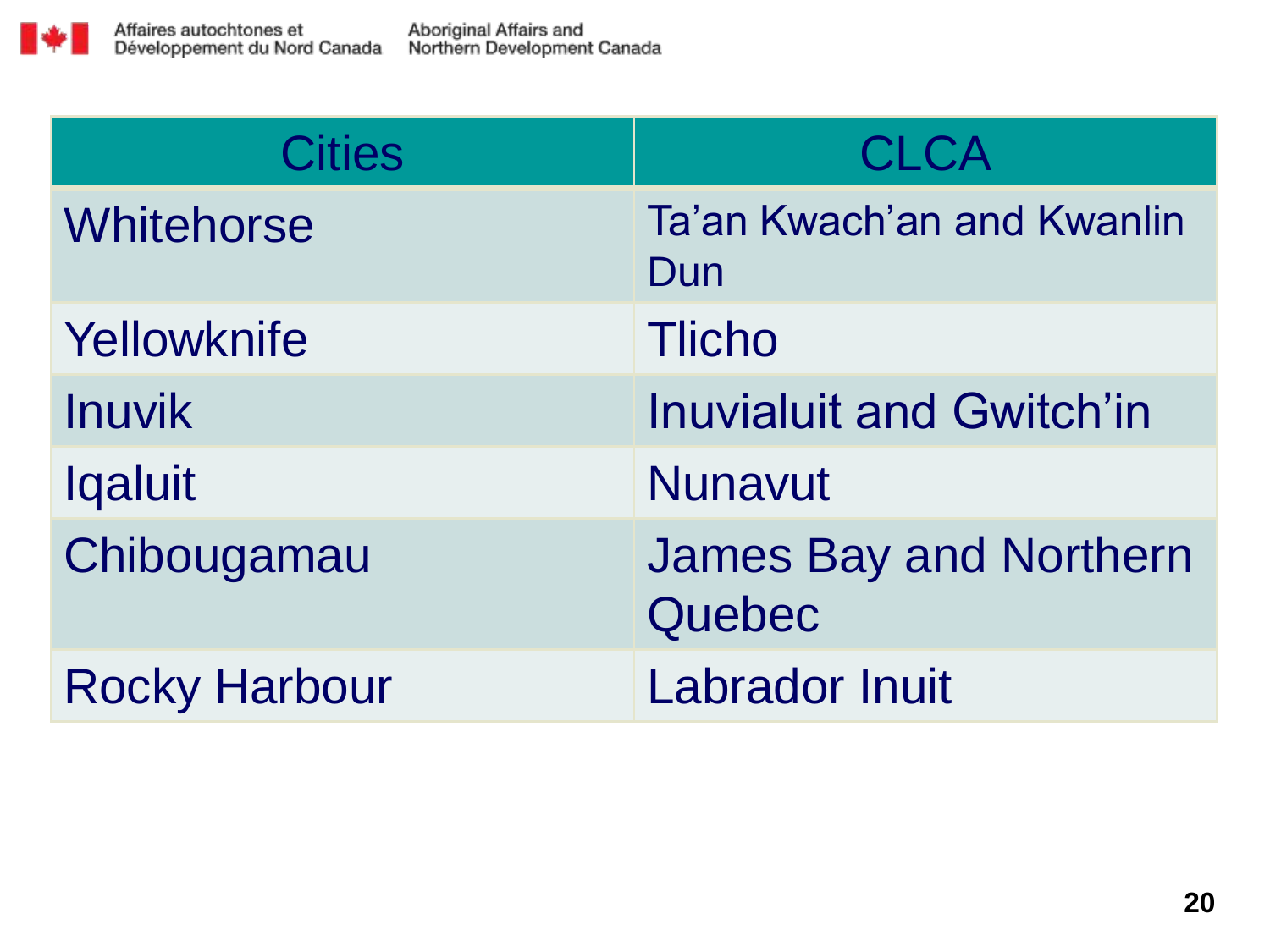# **Applicability of CLCAs**

It is the final delivery point(s) (location of delivery) of the goods and/or construction, or the services performed that is the determining factor as to whether the contracting obligations of one (1) or more CLCA(s) apply.

*PWGSC Supply Manual Reference 9.35*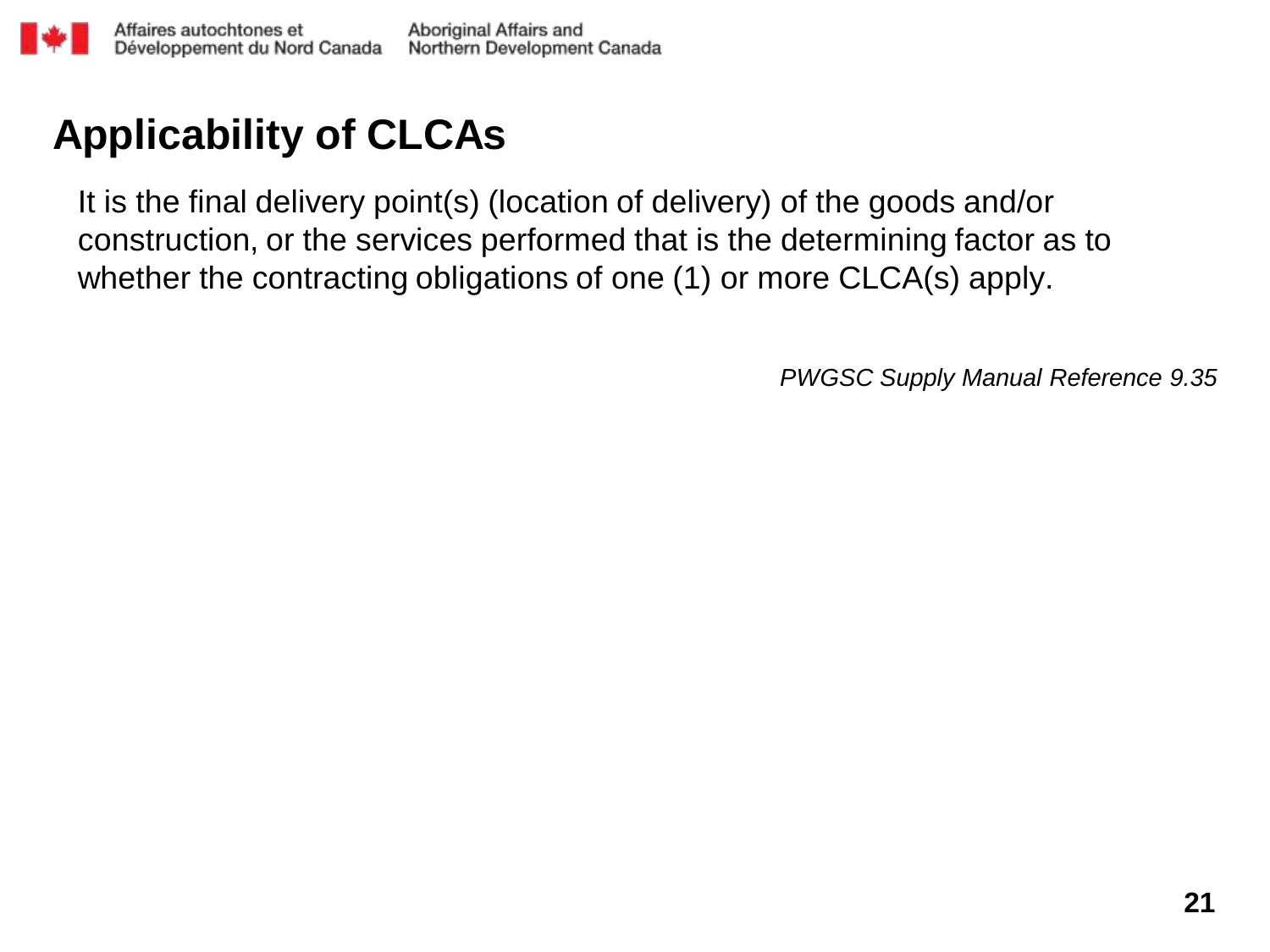# **Contracting Challenges**

Depend on:

- Type of procurement
- Type of contract
- Location(s) of delivery
- Timing
- Obligation ambiguity

#### **Complexity**

- Canada's Contracting Process
- CLCAs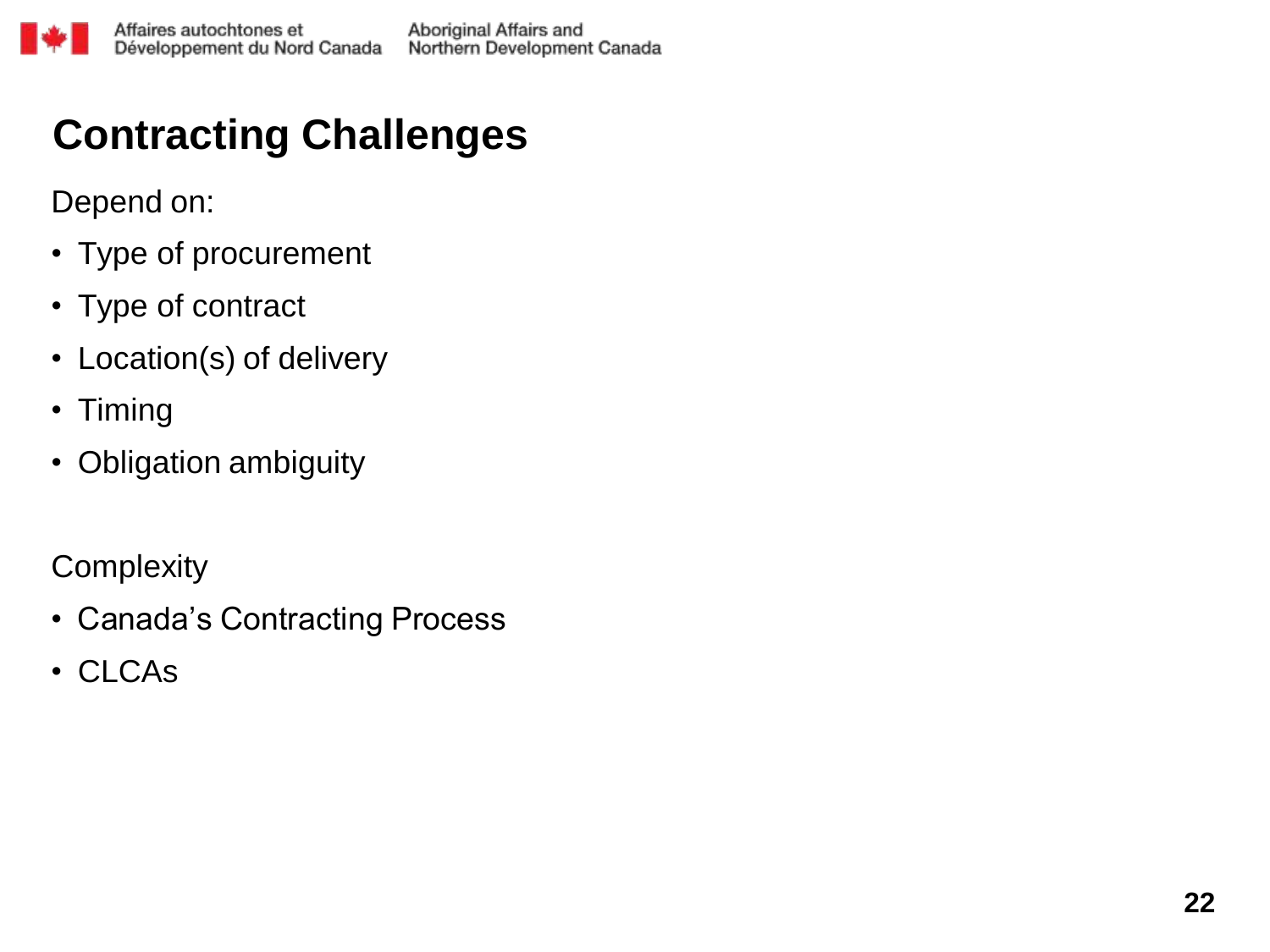## **Procurement Planning**

- Many CLCA share similar language but it is important to understand the obligations of the individual CLCA where the goods, services or construction are to be delivered
- You should consider when feasible how can this procurement create socioeconomic benefits for the aboriginal business community?
- Time Management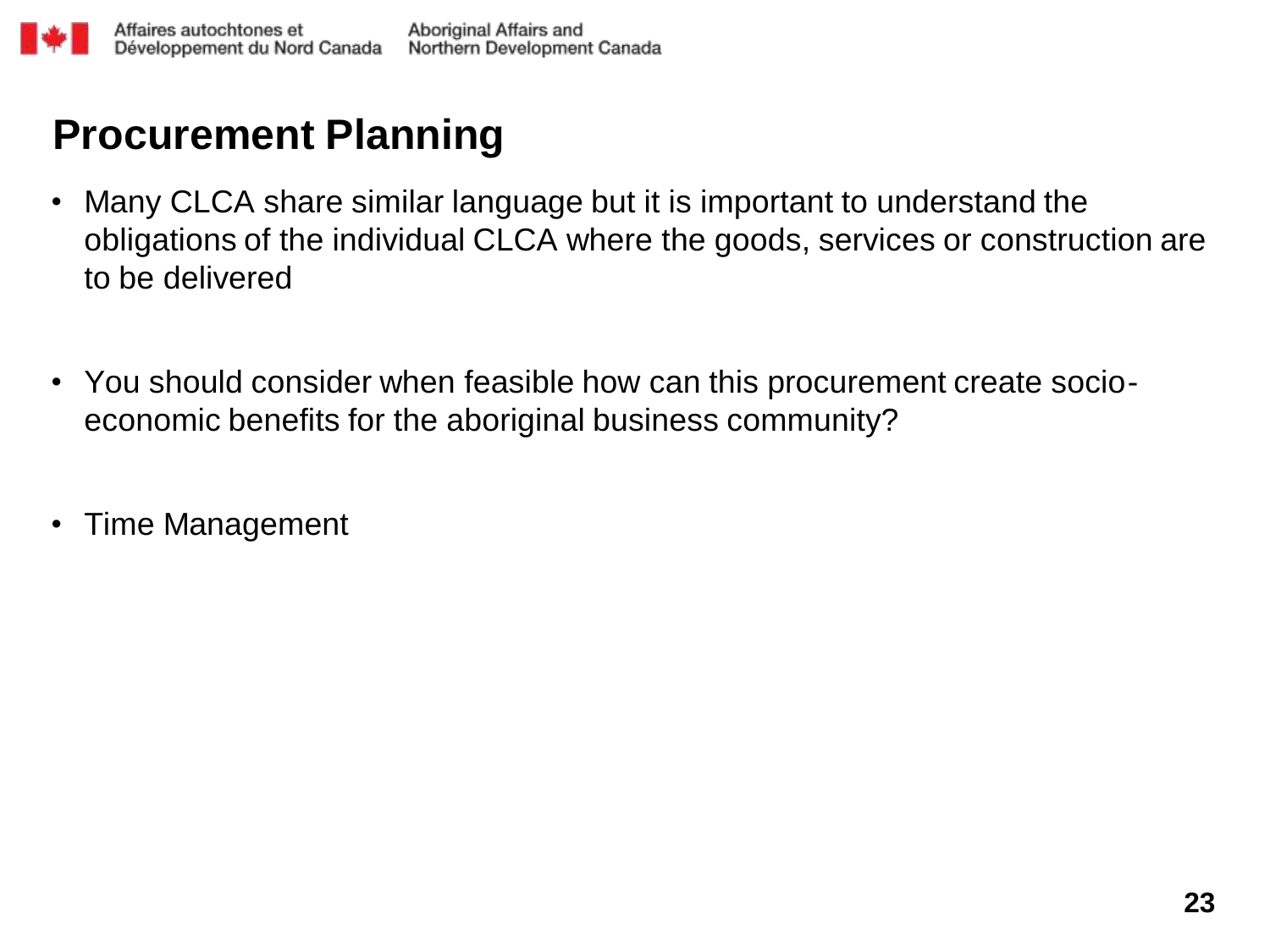

#### **Engagement**

To adequately engage with affected signatory groups, we suggest you contact the appropriate CLCA claimant group, either by:

- Telephone
- Fax
- E-mail
- Town halls/Industry Days

Remember, you can also discuss with your Policy Directorate or AANDC's Implementation Branch.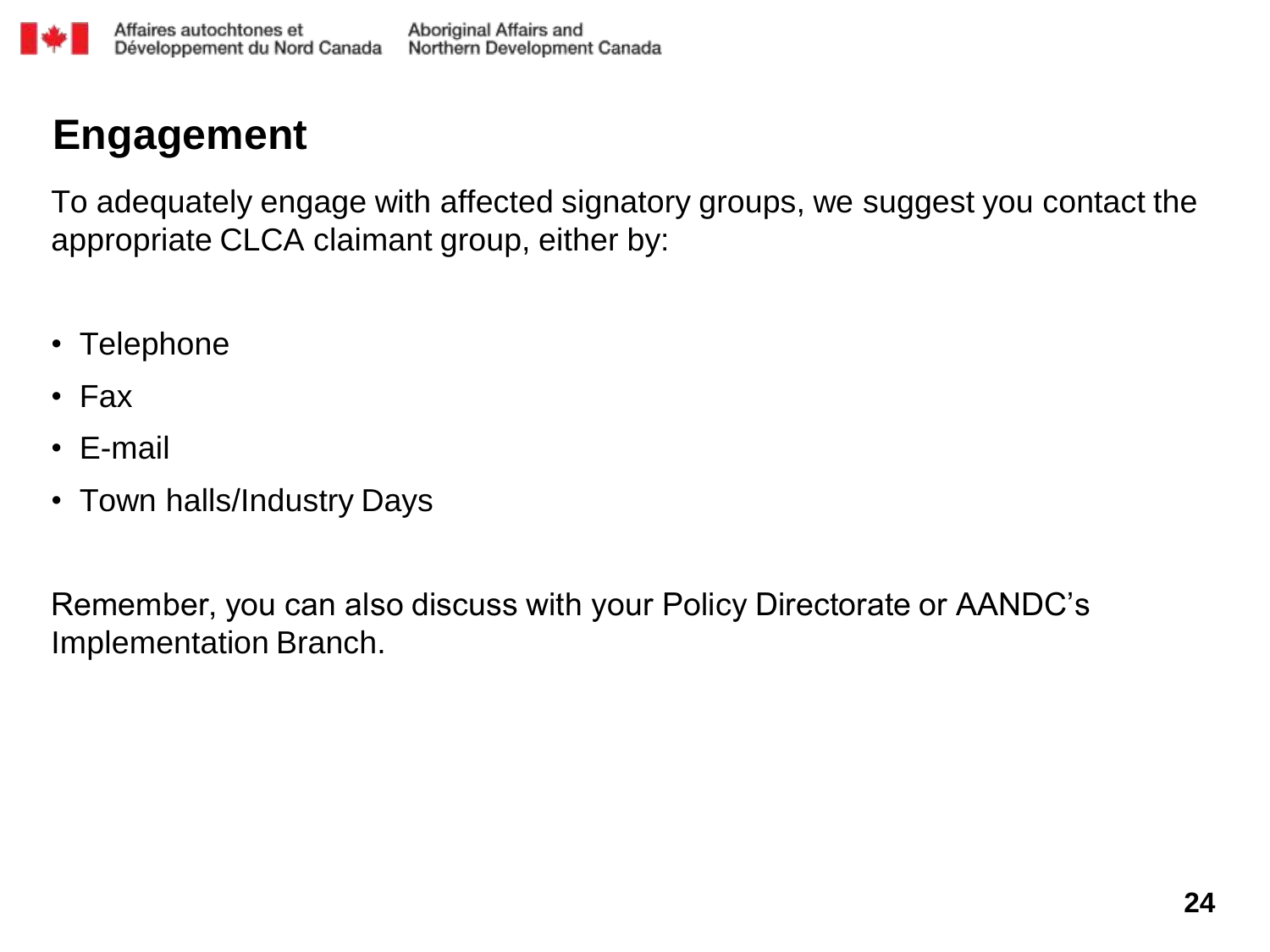

### **Chapter 9.35 – Comprehensive Land Claims Agreements**

<https://buyandsell.gc.ca/policy-and-guidelines/supply-manual/section/9>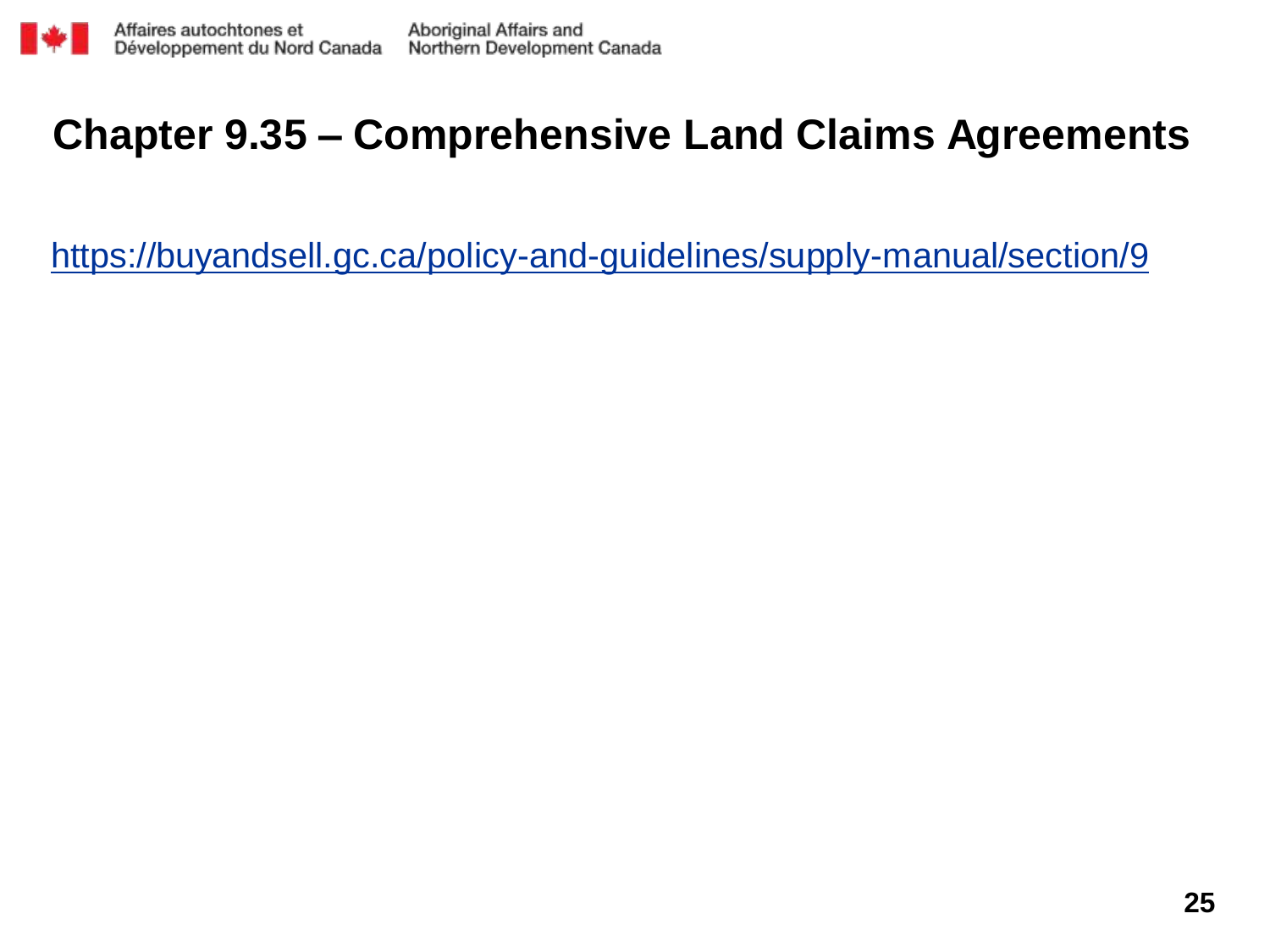# **Comprehensive Land Claim Agreements**

- Nunavut LCA Article 24
- NWT
	- Inuvialuit Final Agreement
		- $-16.2$  (a)(b)
		- $-16(4)$
		- $16.8$  (b)(c)
		- CPN 1997-8 Section 2
	- Gwich'in Comprehensive Land Claim Agreement Chapter 10.1.4
	- Sahtu Dene and Metis Final Agreement Chapter 7.1
	- Tlicho Agreement Chapter 26.3.1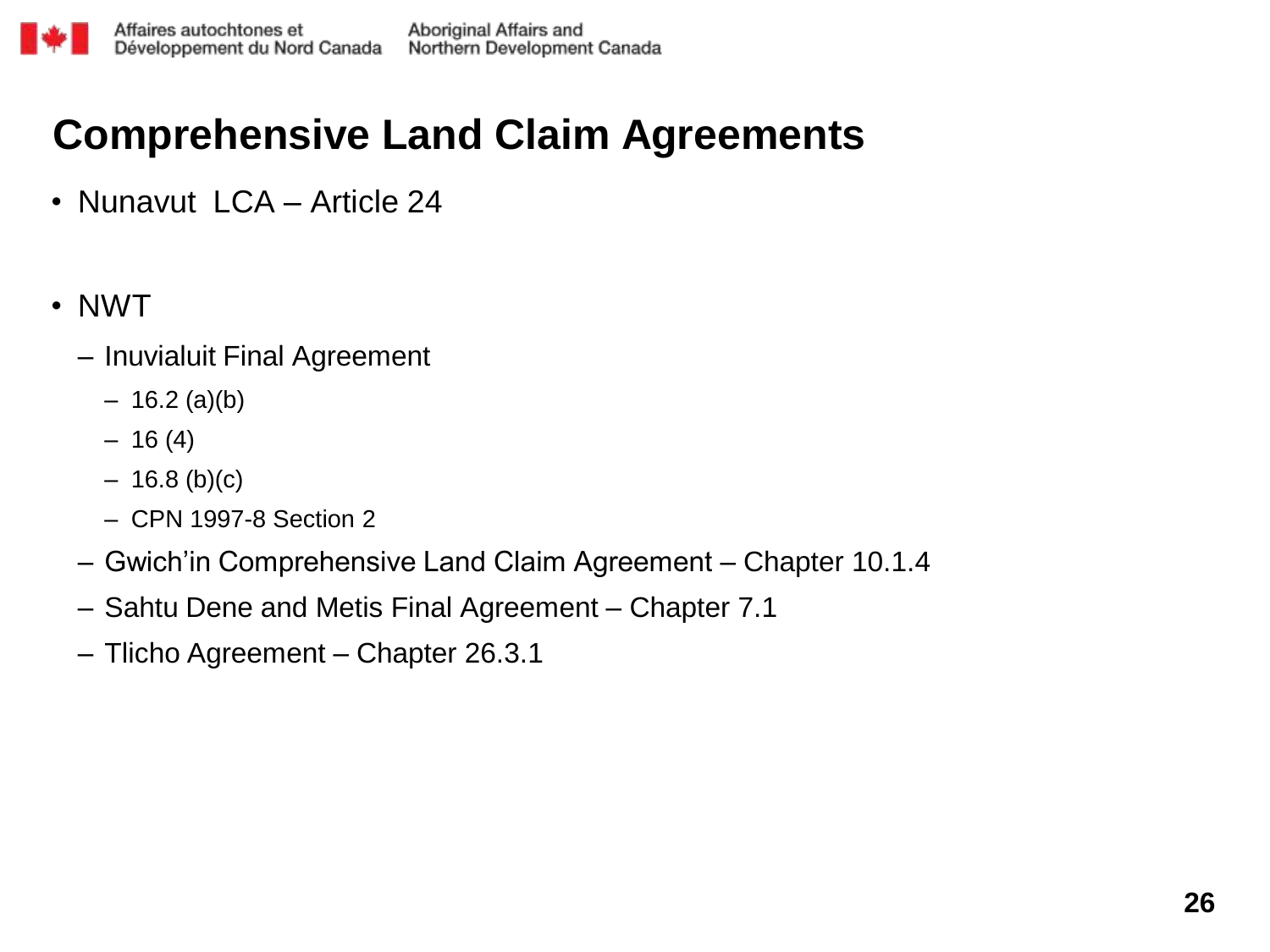## **Comprehensive Land Claim Agreements cont'd**

- JBNQA
	- Cree Chapter 28
	- Inuit Annex A Implementation Plan with Makivik
	- Nunavik Inuit LCA
- Labrador Inuit LCA 7.10 Contracting
- Yukon Chapter 22 $(+)$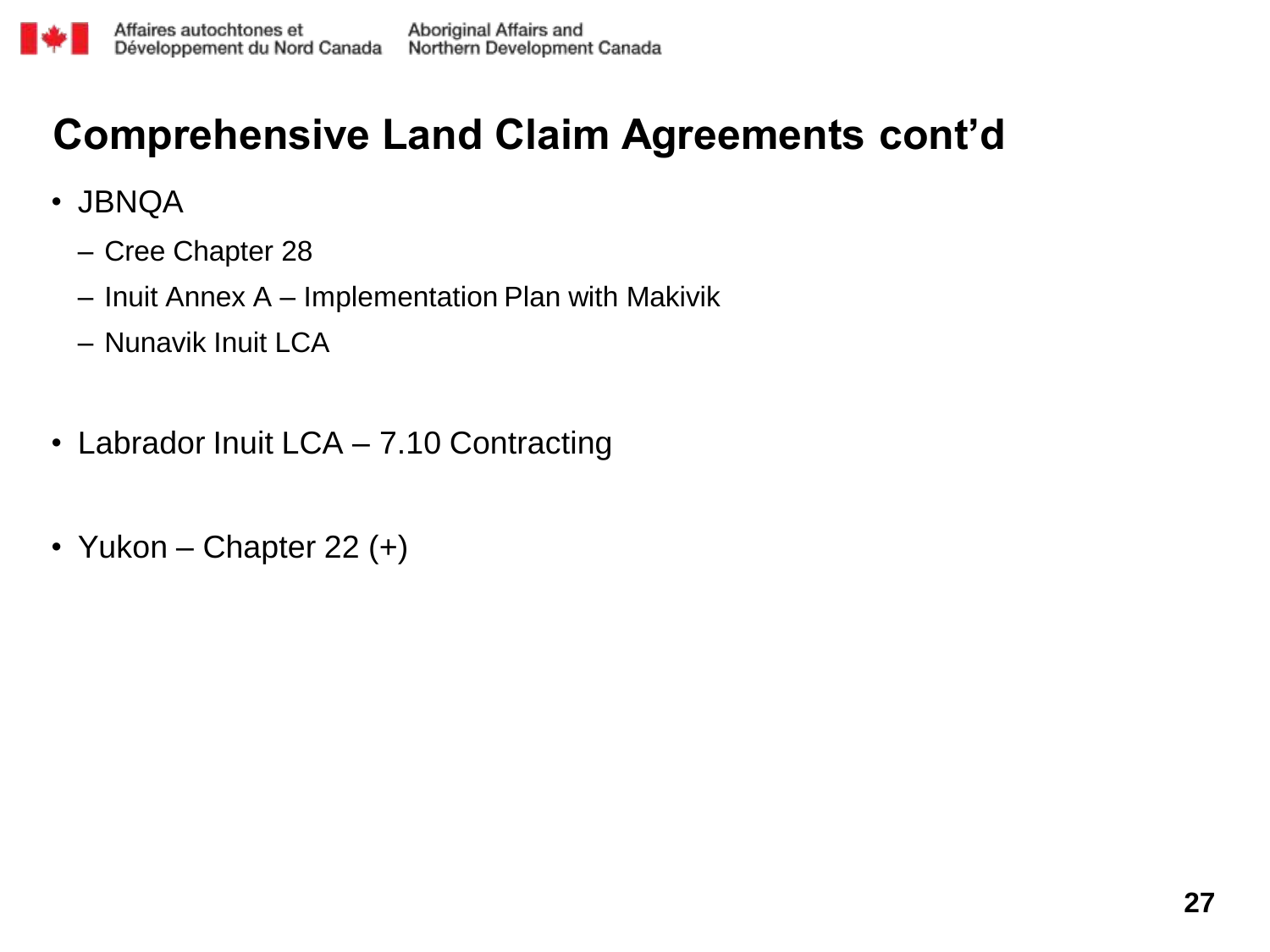

## **Bid Invitation**

• 24.7.1 - The DIO shall prepare and maintain a comprehensive list of Inuit firms, together with information on the goods and services which they would be in a position to furnish in relation to government contracts. This list shall be considered by the Government of Canada in meeting their obligations under this Article.

List of registered Inuit Firm:

**[www.inuitfirm.tunngavik.com](http://www.inuitfirm.tunngavik.com/)**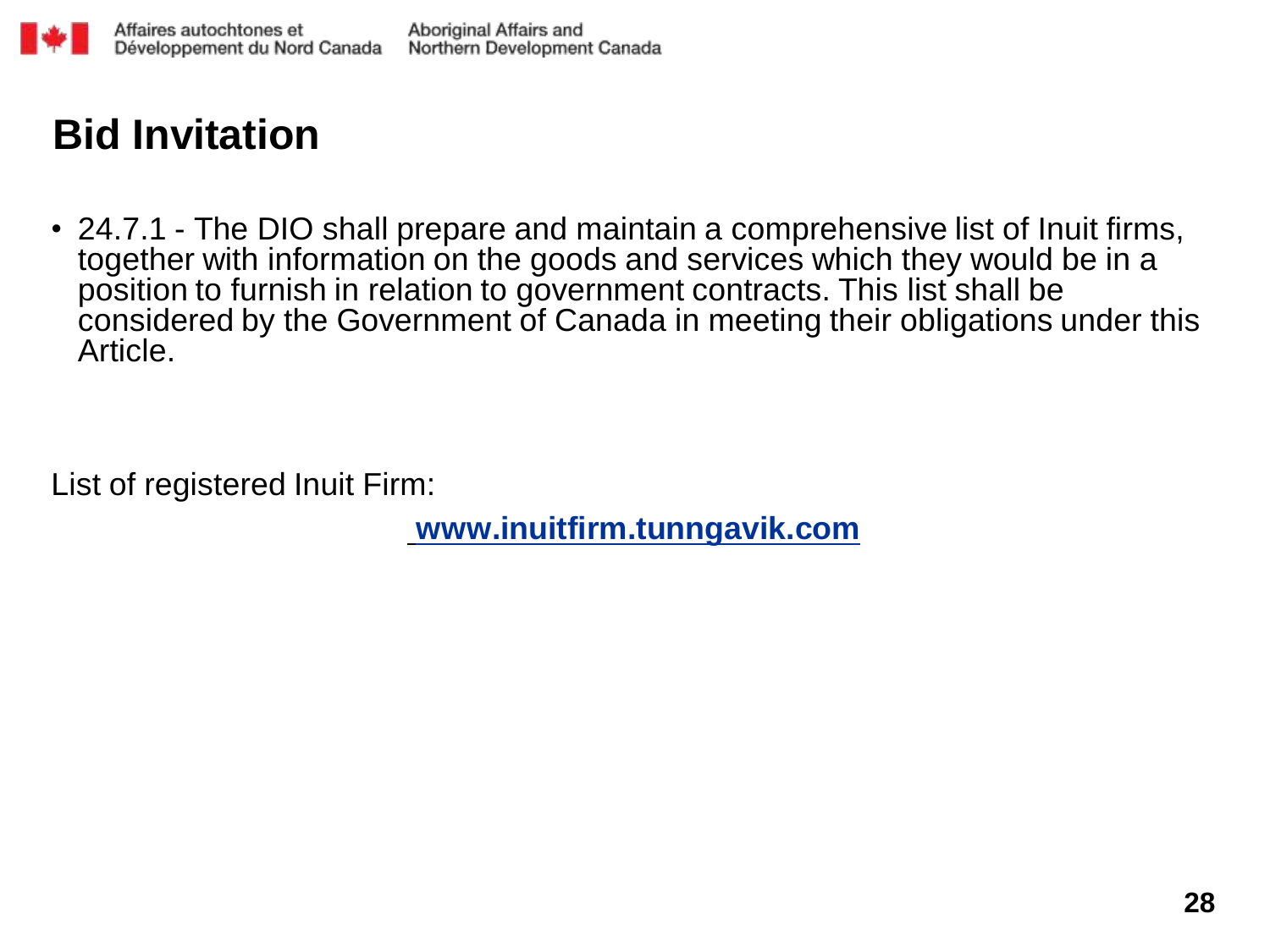### **Notification of Procurement**

The most common obligation is the notification of the procurement that must be issued to the appropriate claimant group(s). For the procurement of goods, services and/or construction destined for locations covered by land claim agreements, a copy of a notice describing the procurement, e.g. the Notice of Proposed Procurement (NPP) or Advance Cont[ra](http://www.tpsgc-pwgsc.gc.ca/app-acq/ga-sm/chapitre09-chapter09-eng.html)ct Award Notice (ACAN), must be faxed to all land claimant groups listed in **[Annex](http://www.tpsgc-pwgsc.gc.ca/app-acq/ga-sm/chapitre09-chapter09-eng.html) [9.2](http://www.tpsgc-pwgsc.gc.ca/app-acq/ga-sm/chapitre09-chapter09-eng.html)** for each of the applicable agreements, on the date of posting on the Government Electronic Tendering Service (GETS).

*Supply Manual 9.35.35*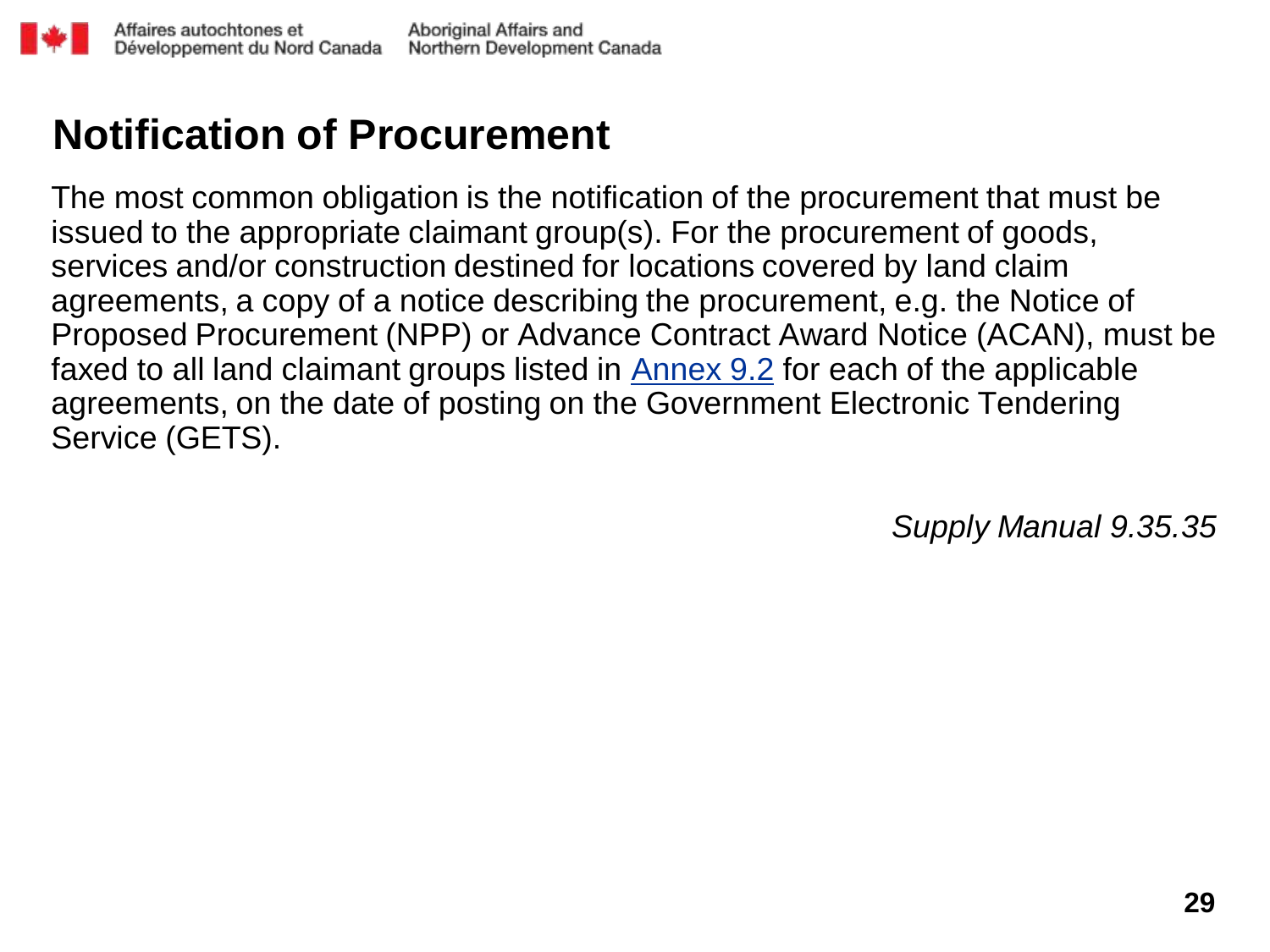#### **Notification of Procurement**

For procurements not posted on GETS, the contracting officer should send to the applicable land claimant groups a notice about the procurement, containing the same information that an NPP or ACAN would have contained. In such cases, contracting officers should allow the land claimant groups at least 15 calendar days to submit any enquiries before awarding a contract, although the CLCAs do not specify any waiting period.

*For list of claimant groups please refer to Annex B of 9.35.35*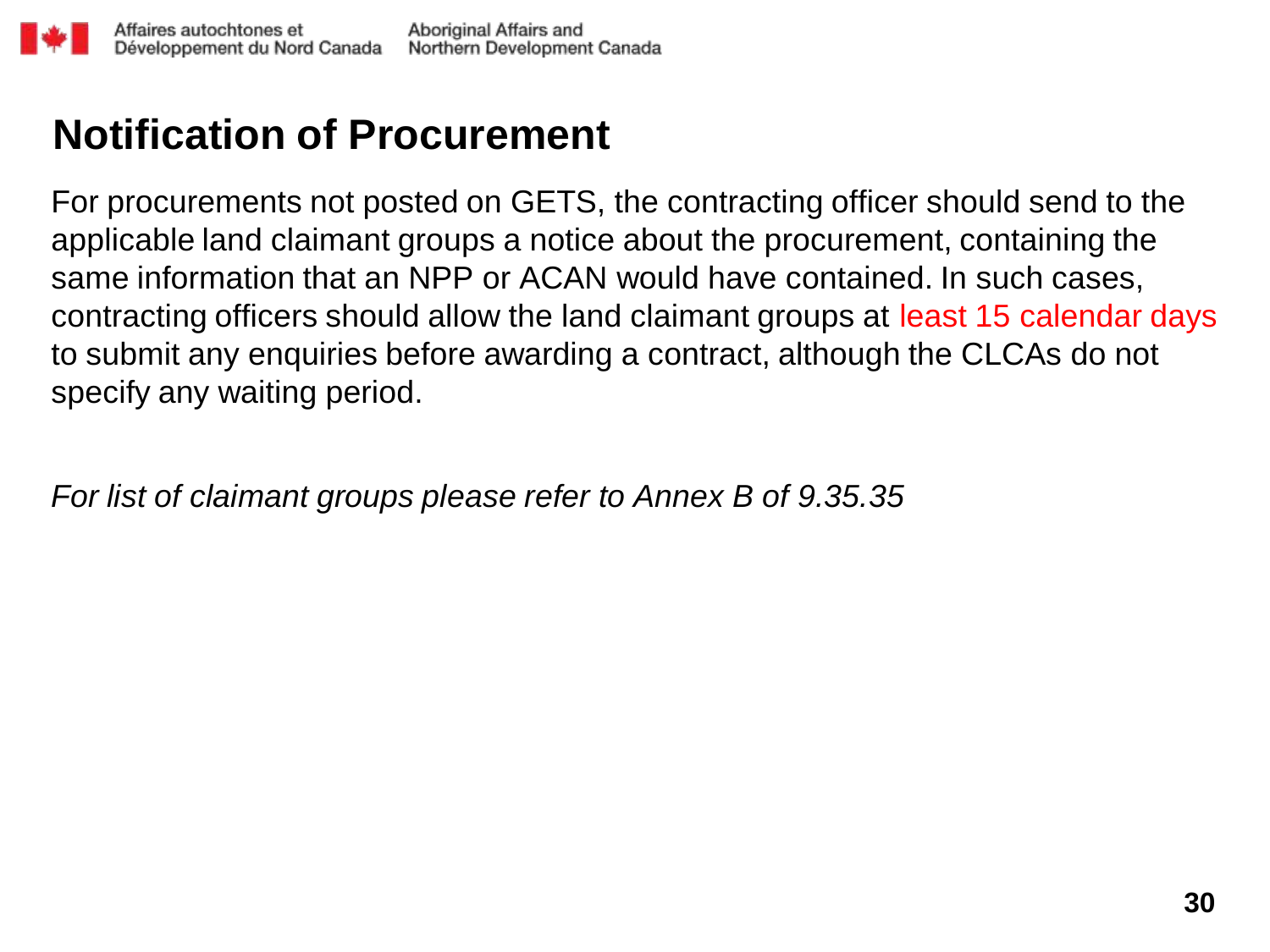

#### **Business Lists**

- Nunavut Tunngavik Inc.: [http://inuitfirm.tunngavik.com/](http://www.irc.inuvialuit.com/corporate/ibl/)
- Gwich'in: <http://biz.gwichintribalcouncil.com/find-registered-businesses/>
- Inuvialuit: <http://www.irc.inuvialuit.com/corporate/ibl/>
- Sahtu: [http://driveit.clickspace.com/ir/clients/sahtu/pdf/businessdevelopment/category\\_order.pdf](http://driveit.clickspace.com/ir/clients/sahtu/pdf/businessdevelopment/category_order.pdf)
- Tlicho: <http://www.tlicho.ca/node/191>
- JBNQA: [http://www.gcc.ca/links/links.php#busi](http://www.gcc.ca/links/links.php)
- Nunavik: http://www.krg.ca/images/stories/docs/2012Business Directory updated.pdf
- LILCA: [http://www.nunatsiavut.com/index.php/education-and-economic-development/inuit-business](http://www.nunatsiavut.com/index.php/education-and-economic-development/inuit-business-directory)**[directory](http://www.nunatsiavut.com/index.php/education-and-economic-development/inuit-business-directory)**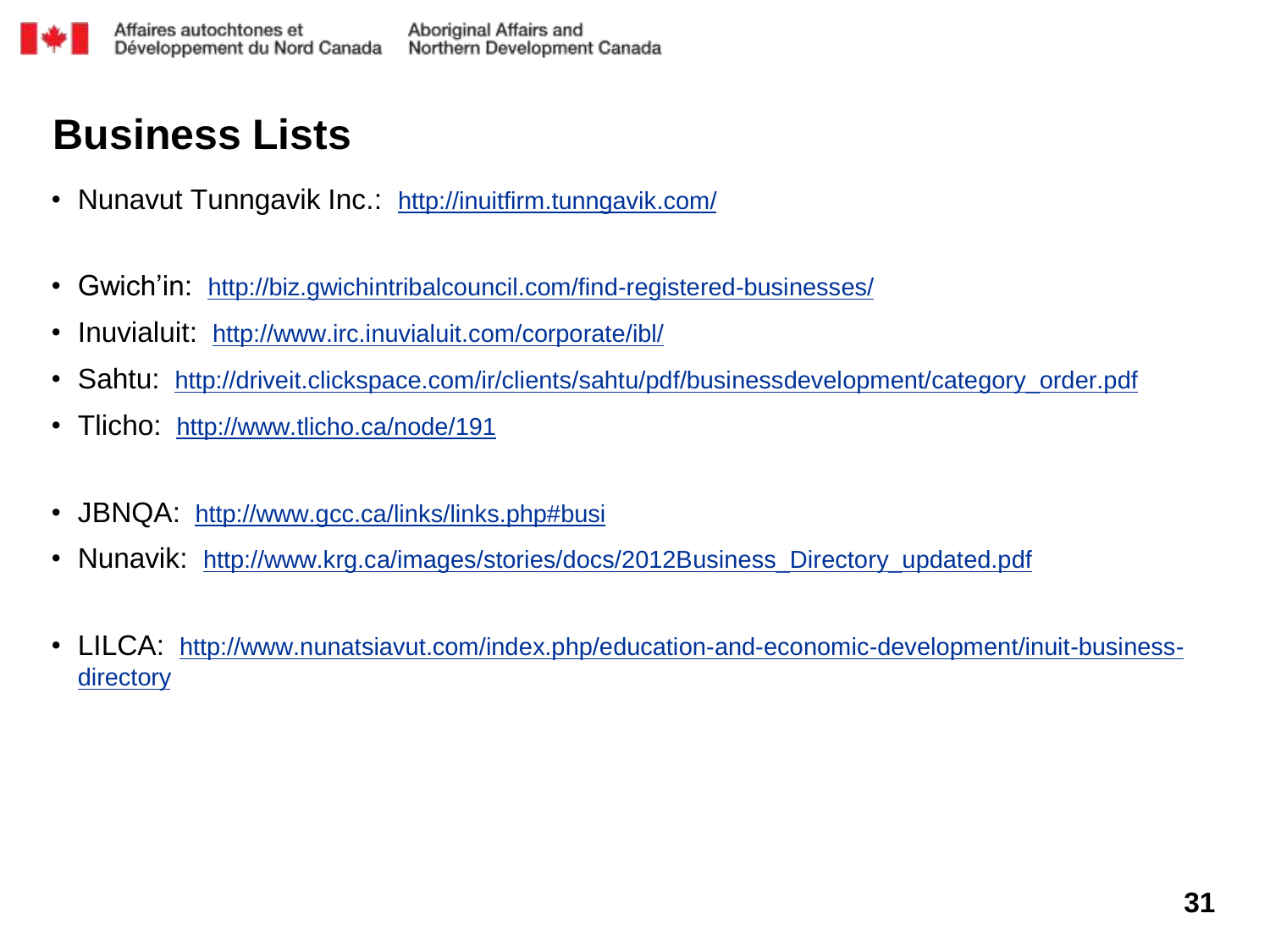# **Business Lists cont'd**

- Yukon
	- Champagne & Aishihik: <http://www.cafn.ca/busdev.html>
	- Carcross/Tagish: Under Development
	- Kwanlin Dun: [http://www.kwanlindun.com/kdfn\\_business\\_listings/](http://www.kwanlindun.com/kdfn_business_listings/)
	- Kluane: <http://www.kfn.ca/index.php/business>
	- Little Salmon/Carmacks: Under Development
	- Nacho Nyak Dun: Under Development: [http://nndfn.com/images/uploads/pdfs/NND\\_Business\\_Registry\\_Form\\_2012\\_copy\\_2.pdf](http://nndfn.com/images/uploads/pdfs/NND_Business_Registry_Form_2012_copy_2.pdf)
	- Selkirk: Under Development
	- Tr'ondek Hwech'in: Under Development
	- Ta'an Kwach'an: Under Development
	- Teslin Tlingit: <http://www.teslin.ca/businesses/business.html>
	- Vuntut Gwitchin: Under Development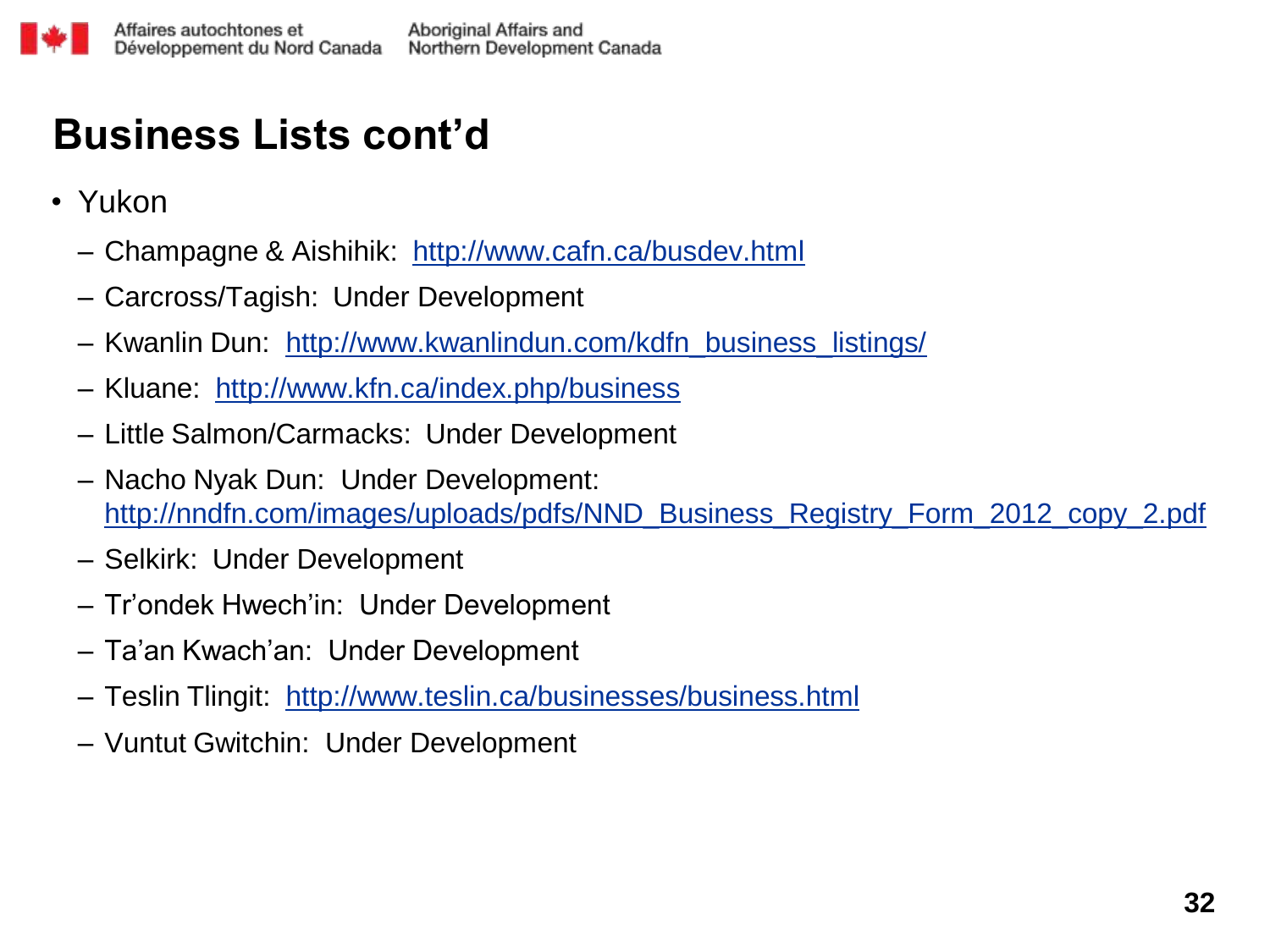### **C5 Expert**

#### What is C5?

C5 is a tool to help in fulfilling the CLCA Contracting Obligations.

#### What does C5 do?

C5 is a rules-based application that determines contracting obligations Based on the statement of work.

How does C5 work?

C5 creates a report displaying the procurement Process detailing the Contracting obligations.

What is the time line?

4 days or less from submission.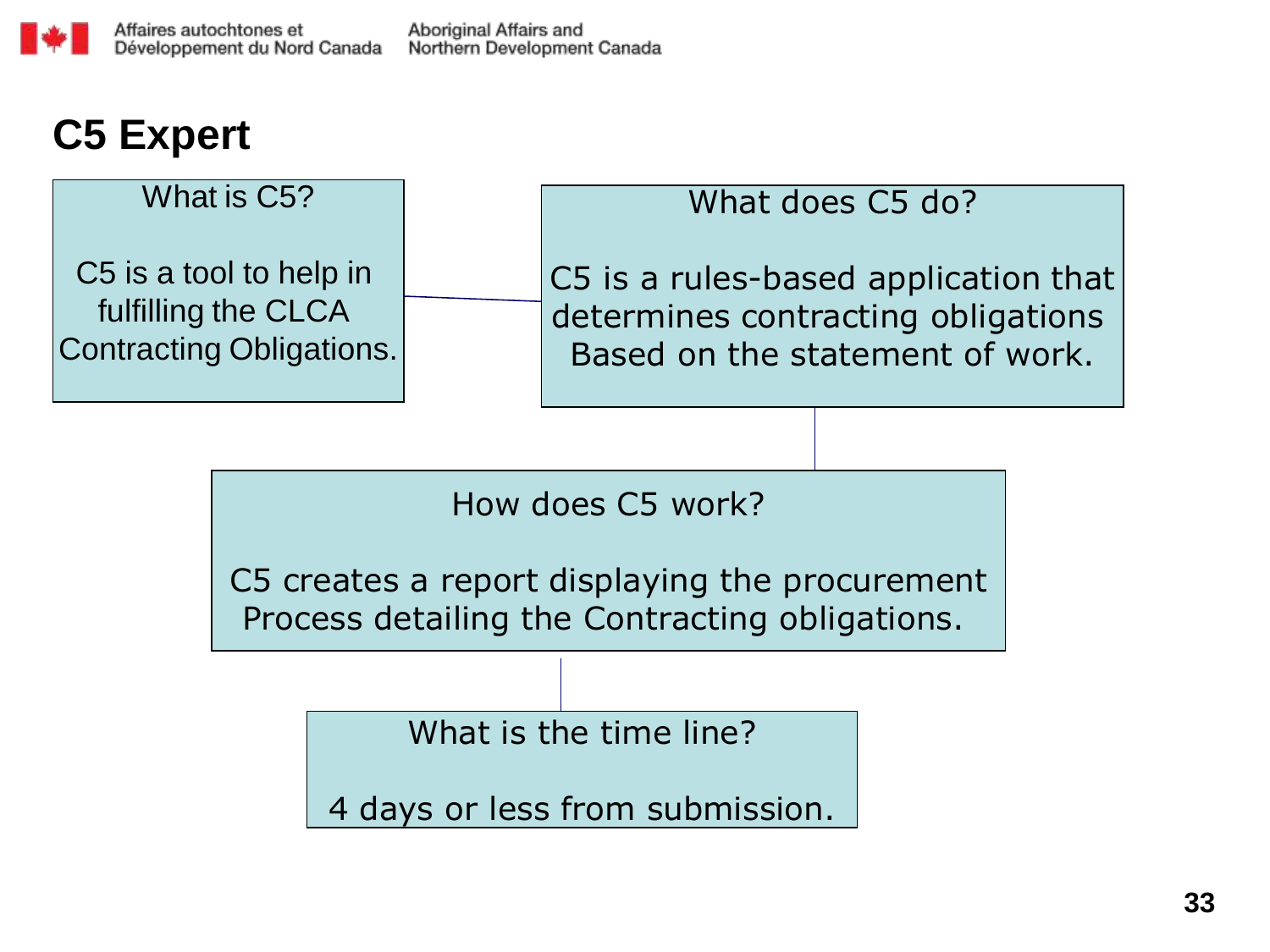# **CPN 2008-4**

- CPN 2008-4 was developed to clarify monitoring and reporting obligations in implementing federal contracting in CLCAs
- 5.1.4.3 The deputy head of INAC must prepare and disclose, on a public Government of Canada website, a quarterly report on contracts for each area covered by a CLCA within 90 calendar days after the end of the quarter. Each report must include the information described in sections 5.1.4.1 and 5.1.4.2 from each department and agency.
- [http://pse5-esd5.ainc](http://pse5-esd5.ainc-inac.gc.ca/clcaonline/clca_public/Reports/SearchCLCAQuarterlyReport.aspx?lang=eng)[inac.gc.ca/clcaonline/clca\\_public/Reports/SearchCLCAQuarterlyReport.aspx?lan](http://pse5-esd5.ainc-inac.gc.ca/clcaonline/clca_public/Reports/SearchCLCAQuarterlyReport.aspx?lang=eng) [g=eng](http://pse5-esd5.ainc-inac.gc.ca/clcaonline/clca_public/Reports/SearchCLCAQuarterlyReport.aspx?lang=eng) (link to CLCA.net Quarterly reports)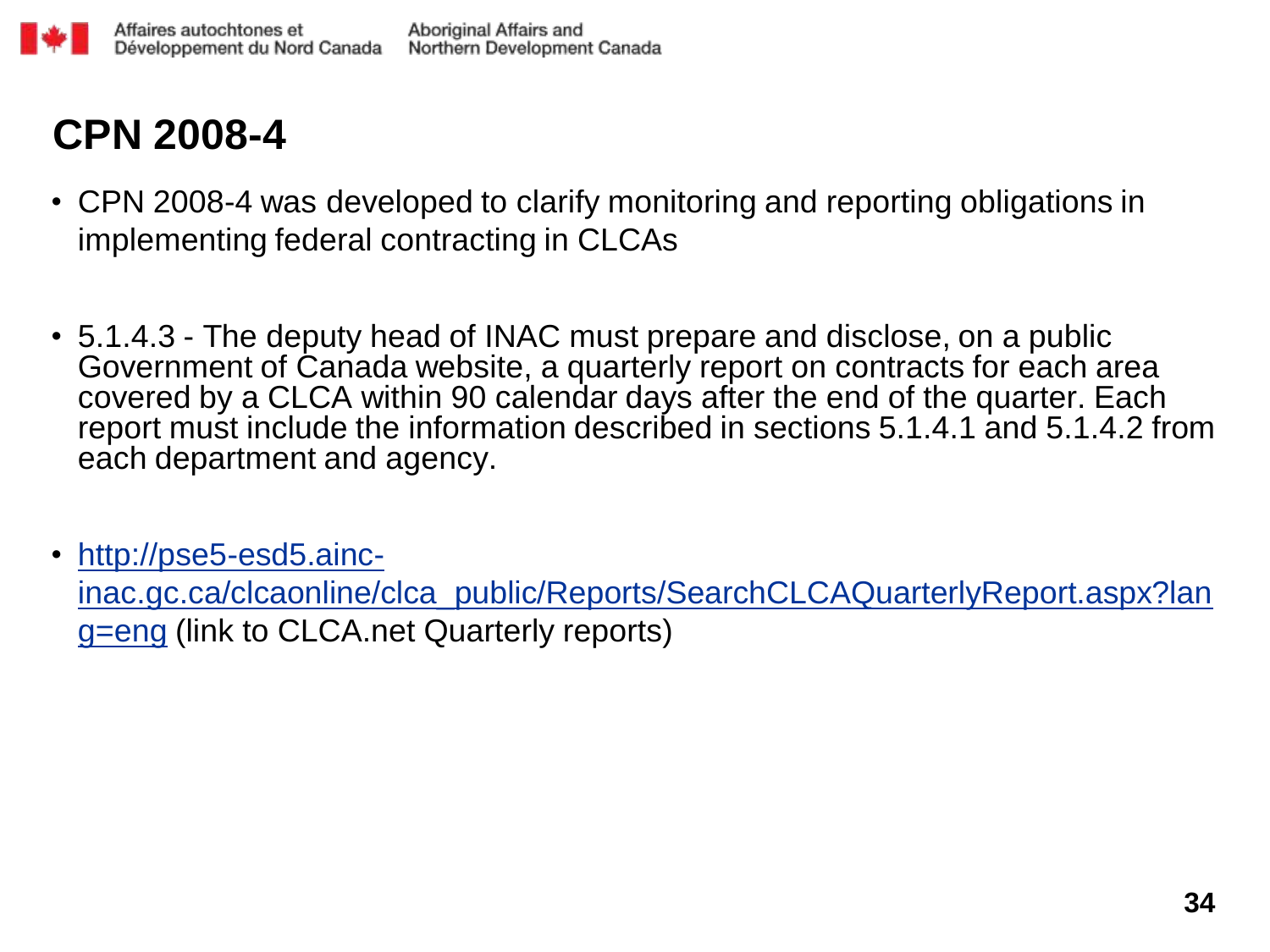### **Data Elements**

- 1. The name of the applicable CLCA(s) where the services or goods were delivered,
- 2. The postal code(s) for the locations benefiting from the services delivered, or where the goods are installed and put to use,
- 3. The name of the contractor,
- 4. Classification of the Contractor as either
	- A beneficiary of a Land Claims Agreement or an entity owned by the beneficiaries of the [Insert name of the appropriate CLCA], or
	- Not a beneficiary or entity owned by beneficiaries of the CLCA(s). The transaction number(s) in the departmental financial system (for example, the requisition number, commitment number or contract number).
- 6. The Contract Award date,
- 7. The contract expiry date,
- 8. The Economic Objects code,
- 9. A short narrative description of the goods or services to be delivered.
- 10. The value of the contract,
- 11. Department Name and Customer Information System (CIS) number, and
- 12. Address of the location from where the order originated.